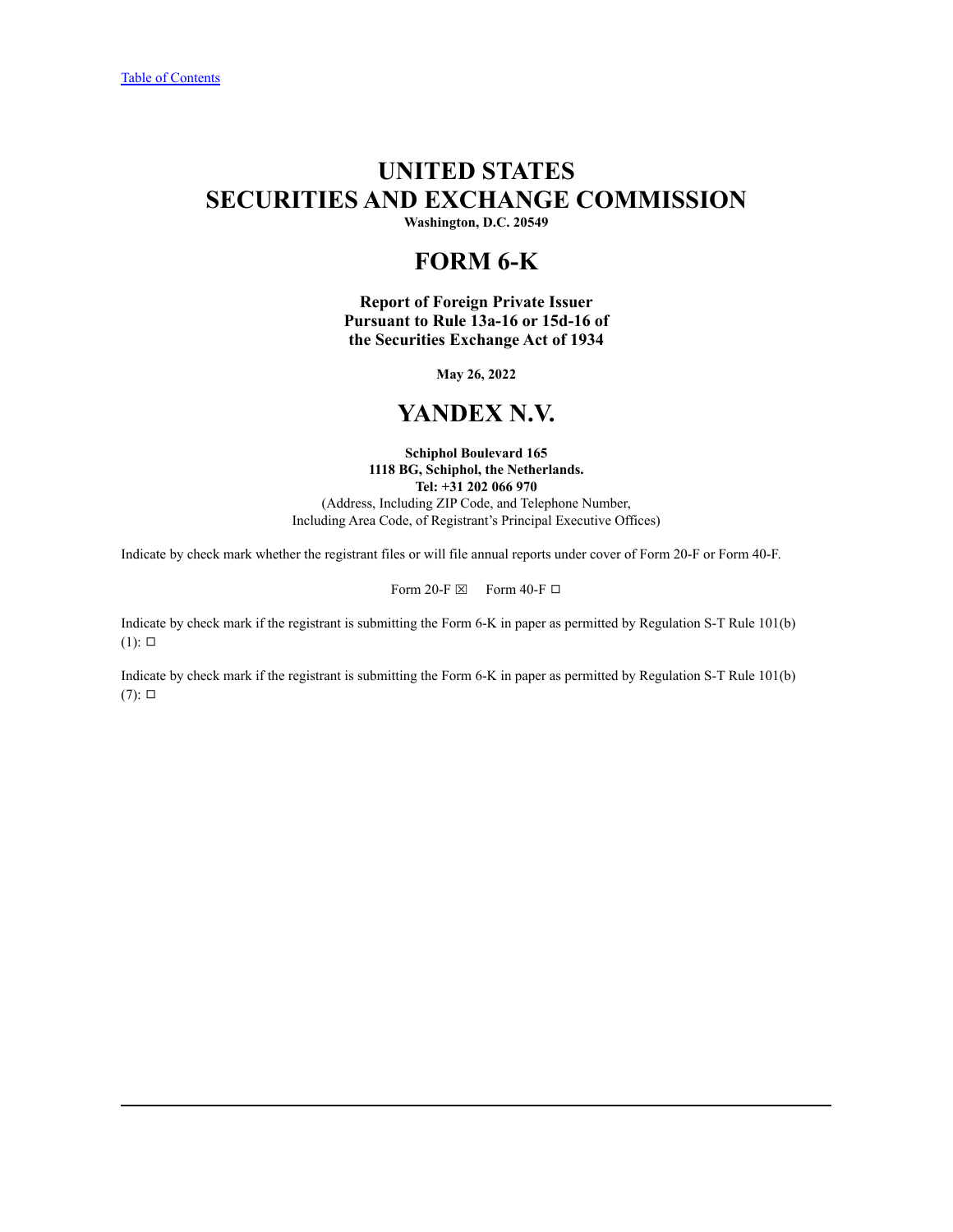# **EXPLANATORY NOTE**

Filed as Exhibit 99.1 to this Report on Form 6-K is a copy of the unaudited condensed consolidated financial statements of Yandex N.V. as of and for the three months ended March 31, 2022.

# **INCORPORATION BY REFERENCE**

Exhibit 99.1 to this Report on Form 6-K shall be deemed to be incorporated by reference into the registration statements on Form S-8 (Nos. 333-177622 and 333-213317) and Form F-3ASR (No. 333-239391) of Yandex N.V. (including any prospectuses forming a part of such registration statements) and to be a part thereof from the date on which this report is filed, to the extent not superseded by documents or reports subsequently filed or furnished.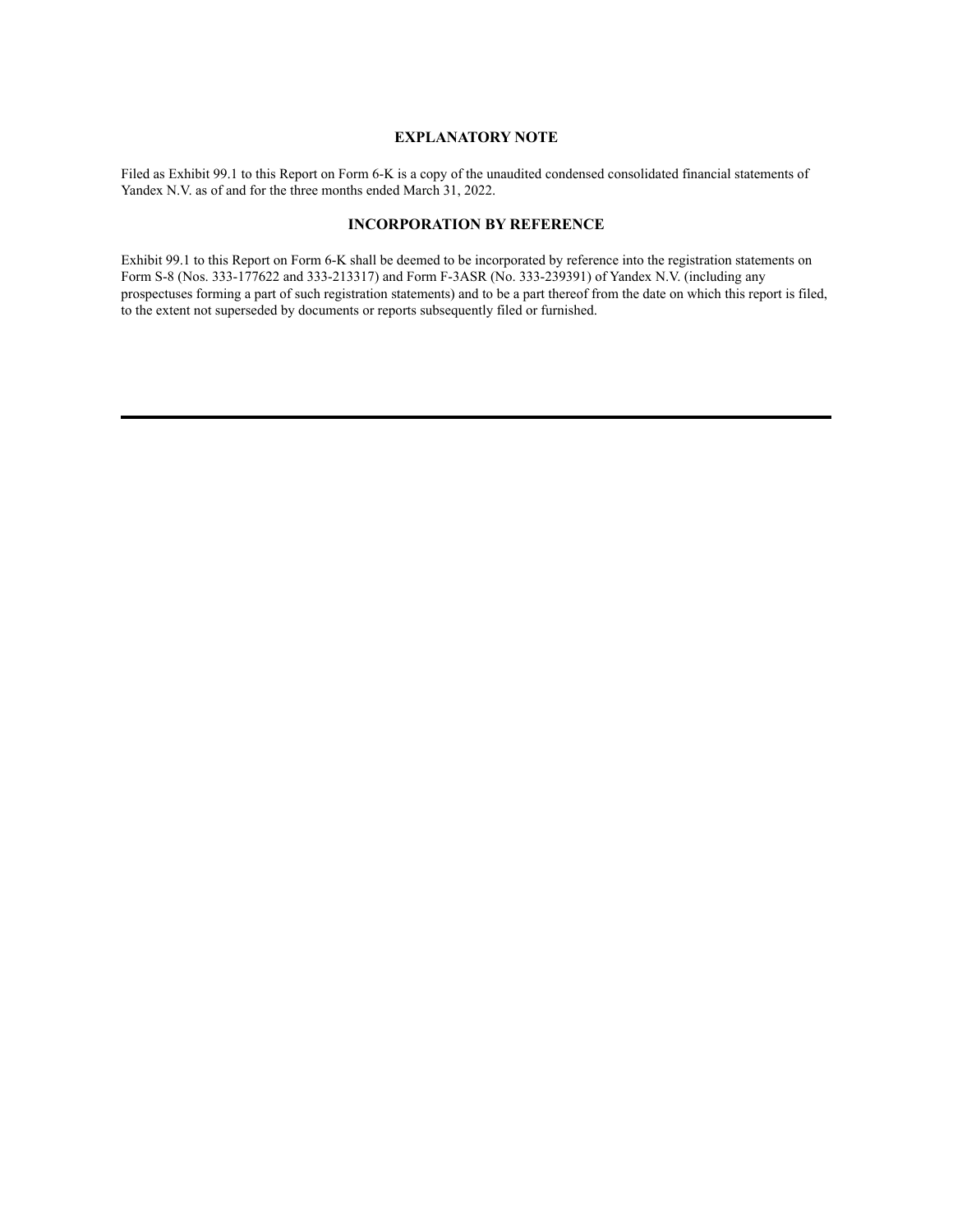# **SIGNATURES**

Pursuant to the requirements of the Securities Exchange Act of 1934, the registrant has duly caused this report to be signed on its behalf by the undersigned, thereunto duly authorized.

# **YANDEX N.V.**

Date: May 26, 2022 By: /s/ Svetlana Demyashkevich

Svetlana Demyashkevich Chief Financial Officer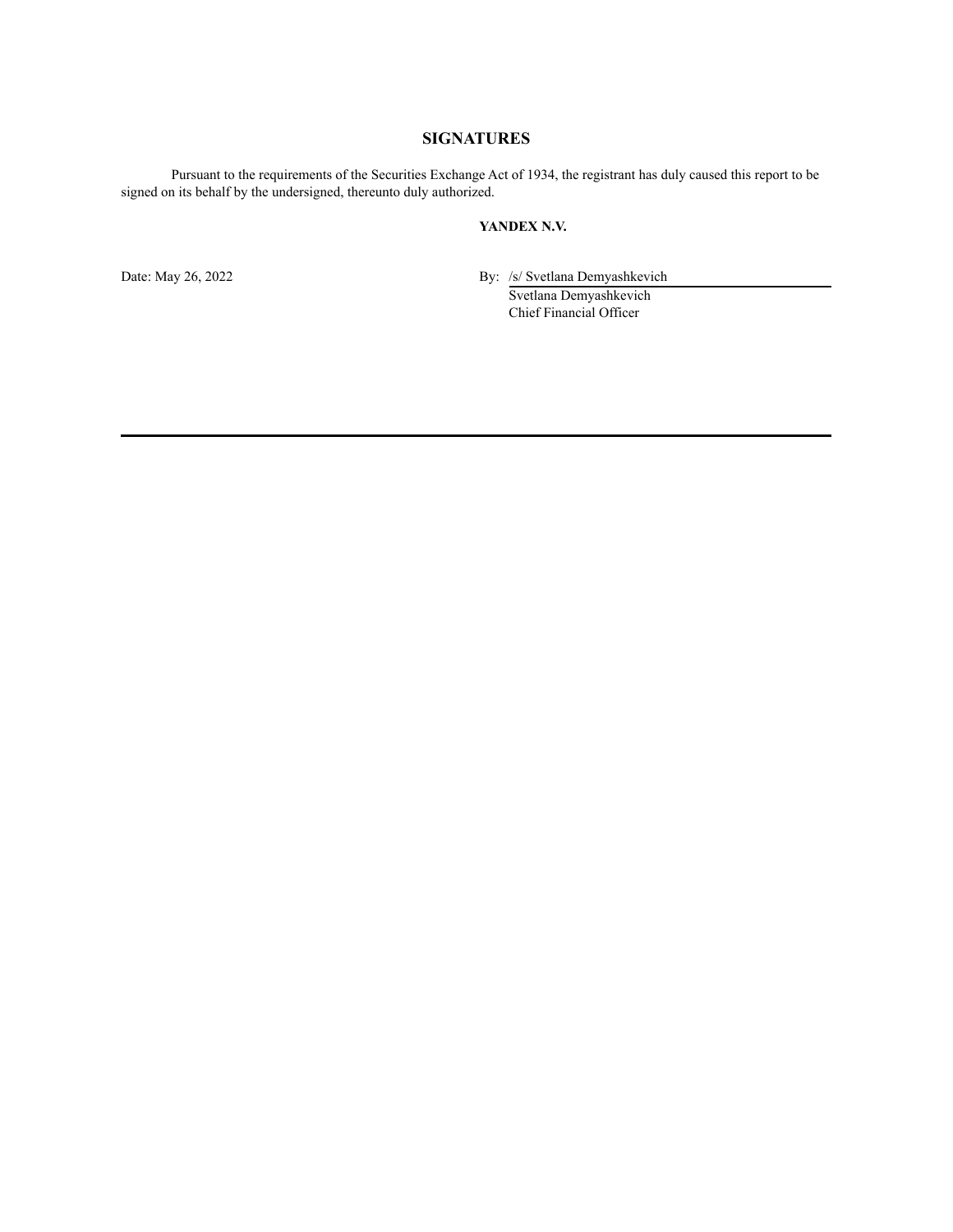# **INDEX TO EXHIBITS**

Exhibit No. Description

99.1 **Unaudited Condensed [Consolidated](#page-4-0) Financial Statements of Yandex N.V. as of and for the three** [months](#page-4-0) ended March 31, 2022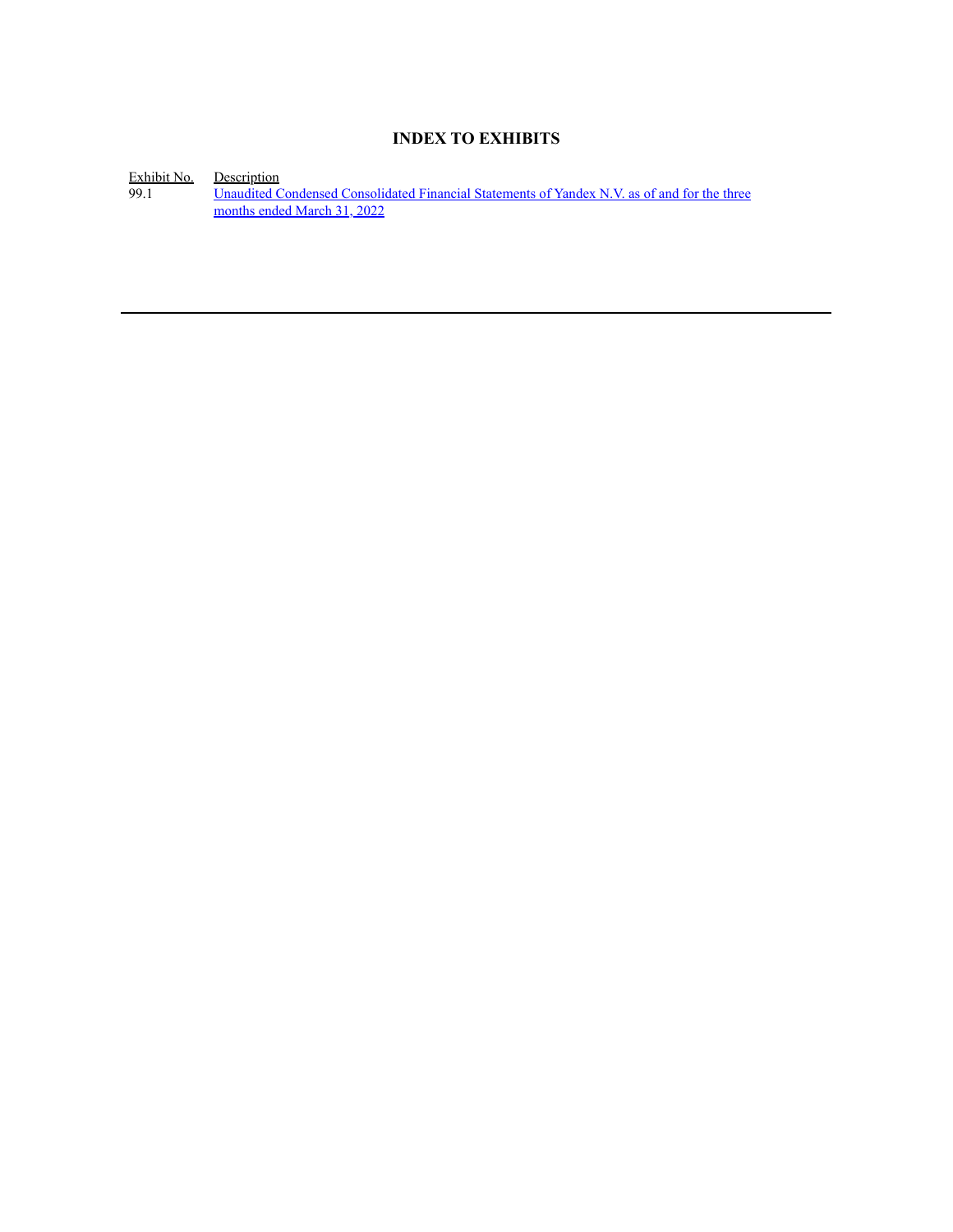# **INDEX TO UNAUDITED CONDENSED CONSOLIDATED FINANCIAL STATEMENTS**

<span id="page-4-0"></span>

|                                                                                                               | Page  |
|---------------------------------------------------------------------------------------------------------------|-------|
| Unaudited Condensed Consolidated Balance Sheets as of December 31, 2021 and March 31, 2022                    | $F-2$ |
| Unaudited Condensed Consolidated Statements of Operations for the Three Months Ended March 31, 2021 and 2022  | $F-3$ |
| Unaudited Condensed Consolidated Statements of Comprehensive Income/(Loss) for the Three Months Ended March   |       |
| 31, 2021 and 2022                                                                                             | $F-4$ |
| Unaudited Condensed Consolidated Statements of Cash Flows for the Three Months Ended March 31, 2021 and 2022  | $F-5$ |
| Unaudited Condensed Consolidated Statements of Shareholders' Equity for the Three Months Ended March 31, 2021 |       |
| and $2022$                                                                                                    | $F-7$ |
| Notes to the Unaudited Condensed Consolidated Financial Statements                                            | $F-8$ |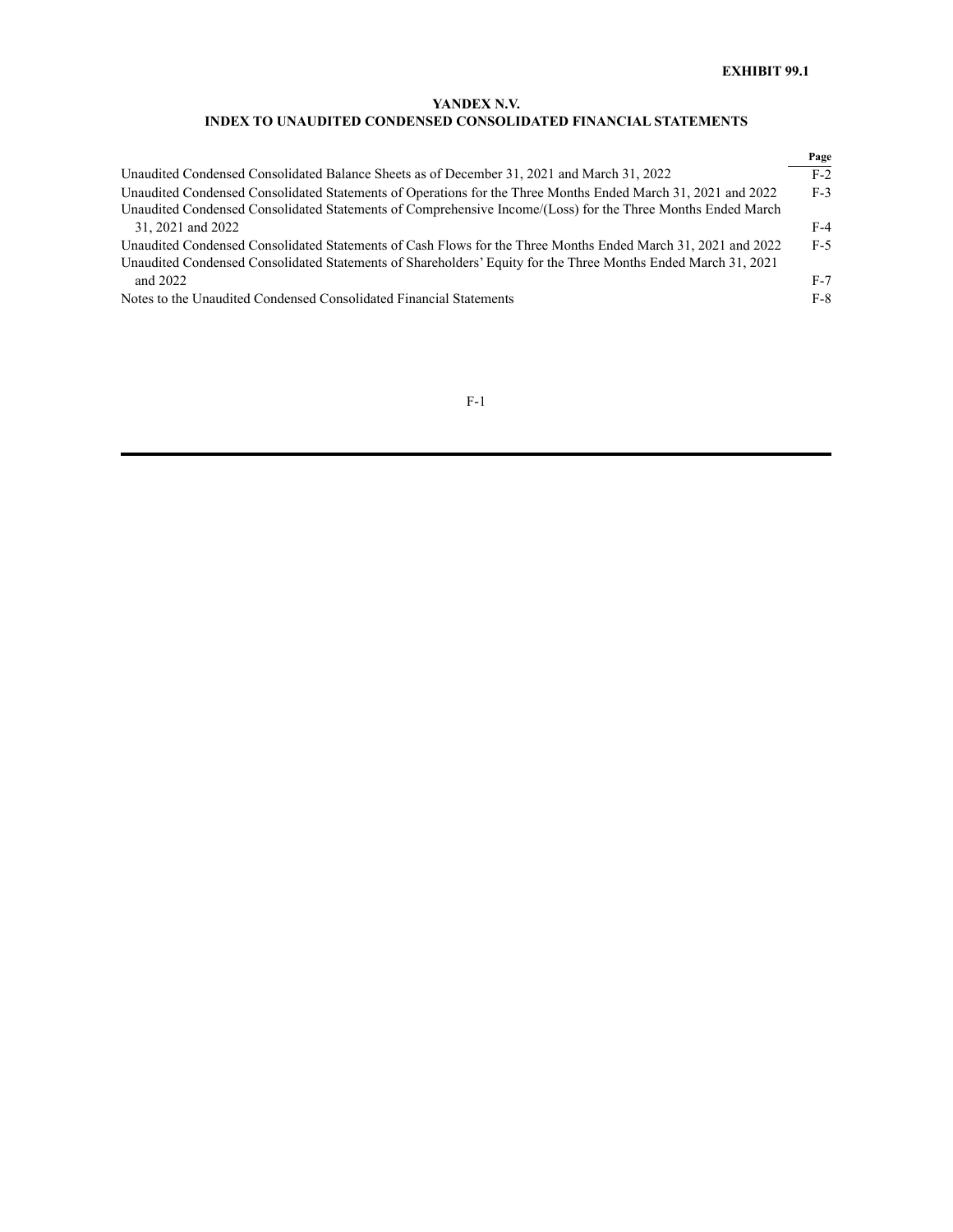# **UNAUDITED CONDENSED CONSOLIDATED BALANCE SHEETS**

# **(In millions of Russian rubles ("RUB") and U.S. dollars ("\$"), except share and per share data)**

|                                                                                                                                                                                                                      | <b>Notes</b>   | December 31,<br>$2021*$  | March 31,<br>2022 | March 31,<br>2022 |
|----------------------------------------------------------------------------------------------------------------------------------------------------------------------------------------------------------------------|----------------|--------------------------|-------------------|-------------------|
| <b>ASSETS</b>                                                                                                                                                                                                        |                | RUB                      | <b>RUB</b>        | S                 |
| Cash and cash equivalents                                                                                                                                                                                            | 3              | 79,275                   | 86.047            | 1,023.3           |
| Term deposits                                                                                                                                                                                                        |                | 23,415                   | 1,999             | 23.8              |
| Investments in marketable equity securities                                                                                                                                                                          |                | 4.049                    |                   |                   |
| Accounts receivable, less allowance for doubtful accounts of RUB 2,716 and RUB 3,344, respectively                                                                                                                   | 3              | 43,568                   | 39,443            | 469.1             |
| Prepaid expenses                                                                                                                                                                                                     |                | 12,663                   | 14,429            | 171.7             |
| Inventory                                                                                                                                                                                                            |                | 9,587                    | 13,494            | 160.5             |
| Funds receivable, net                                                                                                                                                                                                |                | 6.180                    | 3,298             | 39.2              |
| Investments in debt securities                                                                                                                                                                                       |                | 452                      | 154               | 1.8               |
| VAT reclaimable                                                                                                                                                                                                      |                | 13,498                   | 13,927            | 165.6             |
| Other current assets                                                                                                                                                                                                 | 3              | 7,288                    | 7,005             | 83.3              |
| <b>Total current assets</b>                                                                                                                                                                                          |                | 199.975                  | 179,796           | 2,138.3           |
| Property and equipment, net                                                                                                                                                                                          | 5              | 98,325                   | 110,750           | 1,317.1           |
| Operating lease right-of-use assets                                                                                                                                                                                  | 6              | 36,245                   | 34,788            | 413.7             |
| Intangible assets, net<br>Content assets, net                                                                                                                                                                        | 8              | 22,359<br>13,767         | 23,562<br>14,647  | 280.2<br>174.2    |
| Goodwill                                                                                                                                                                                                             |                | 117,864                  | 118,965           | 1,414.8           |
| Long-term prepaid expenses                                                                                                                                                                                           |                | 3,278                    | 3,382             | 40.3              |
| Equity method investments                                                                                                                                                                                            | $\overline{3}$ | 9.425                    | 10.547            | 125.4             |
| Investments in non-marketable equity securities                                                                                                                                                                      |                | 790                      | 917               | 10.9              |
| Deferred tax assets                                                                                                                                                                                                  |                | 5.625                    | 5.871             | 69.8              |
| Other non-current assets                                                                                                                                                                                             | 3              | 7,843                    | 7.945             | 94.5              |
| <b>Total non-current assets</b>                                                                                                                                                                                      |                | 315,521                  | 331,374           | 3.940.9           |
| <b>TOTAL ASSETS</b>                                                                                                                                                                                                  |                | 515,496                  | 511,170           | 6,079.2           |
| <b>LIABILITIES AND SHAREHOLDERS' EQUITY</b>                                                                                                                                                                          |                |                          |                   |                   |
| Accounts payable, accrued and other liabilities                                                                                                                                                                      | 3              | 84,495                   | 85,739            | 1,019.7           |
| Income and non-income taxes payable                                                                                                                                                                                  | 3              | 16.196                   | 14.673            | 174.5             |
| Deferred revenue                                                                                                                                                                                                     |                | 10,415                   | 10,256            | 122.0             |
| Convertible debt                                                                                                                                                                                                     | 10             | $\overline{\phantom{0}}$ | 104,460           | 1,242.3           |
| <b>Total current liabilities</b>                                                                                                                                                                                     |                | 111,106                  | 215,128           | 2,558.5           |
| Convertible debt                                                                                                                                                                                                     | 10             | 85,835                   |                   |                   |
| Deferred tax liabilities                                                                                                                                                                                             |                | 2.989                    | 2,714             | 32.3              |
| Operating lease liabilities                                                                                                                                                                                          | 6              | 24.642                   | 23.544            | 280.0             |
| Finance lease liabilities                                                                                                                                                                                            | 6              | 15,350                   | 16,148            | 192.0             |
| Other accrued liabilities                                                                                                                                                                                            |                | 2,649                    | 3,497             | 41.5              |
| <b>Total non-current liabilities</b>                                                                                                                                                                                 |                | 131,465                  | 45,903            | 545.8             |
| <b>Total liabilities</b>                                                                                                                                                                                             |                | 242,571                  | 261,031           | 3,104.3           |
| Commitments and contingencies                                                                                                                                                                                        | 9              |                          |                   |                   |
| Redeemable noncontrolling interests                                                                                                                                                                                  |                | 869                      | 435               | 5.2               |
| Shareholders' equity:                                                                                                                                                                                                |                |                          |                   |                   |
| Priority share: $E1$ par value; 1 share authorized, issued and outstanding<br>Ordinary shares: par value (Class A $\epsilon$ 0.01, Class B $\epsilon$ 0.10 and Class C $\epsilon$ 0.09); shares authorized (Class A: |                |                          |                   |                   |
| 500,000,000, Class B: 37,138,658 and Class C: 37,748,658); shares issued (Class A: 323,800,479, Class B:                                                                                                             |                |                          |                   |                   |
| 35,698,674, and Class C: 10,000); shares outstanding (Class A: 323,004,678 and 323,241,816, Class B:                                                                                                                 |                | 281                      | 281               | 3.3               |
| 35,698,674, and Class C: nil)                                                                                                                                                                                        |                |                          |                   |                   |
| Treasury shares at cost (Class A: 795,801 and 558,663, respectively)                                                                                                                                                 |                | (2,728)                  | (1,393)           | (16.6)            |
| Additional paid-in capital                                                                                                                                                                                           |                | 112,942                  | 105,600           | 1,255.9           |
| Accumulated other comprehensive income                                                                                                                                                                               |                | 16,193                   | 10,413            | 123.9             |
| Retained earnings                                                                                                                                                                                                    |                | 131,488                  | 119,486           | 1,421.0           |
|                                                                                                                                                                                                                      |                |                          |                   | 2,787.5           |
| Total equity attributable to Yandex N.V.                                                                                                                                                                             |                | 258,176                  | 234,387           |                   |
| Noncontrolling interests                                                                                                                                                                                             |                | 13,880                   | 15,317            | 182.2             |
| Total shareholders' equity                                                                                                                                                                                           |                | 272,056                  | 249,704           | 2,969.7           |
| TOTAL LIABILITIES AND SHAREHOLDERS' EQUITY                                                                                                                                                                           |                | 515,496                  | 511,170           | 6,079.2           |

*\* Derived from audited consolidated financial statements*

The accompanying notes are an integral part of the unaudited condensed consolidated financial statements.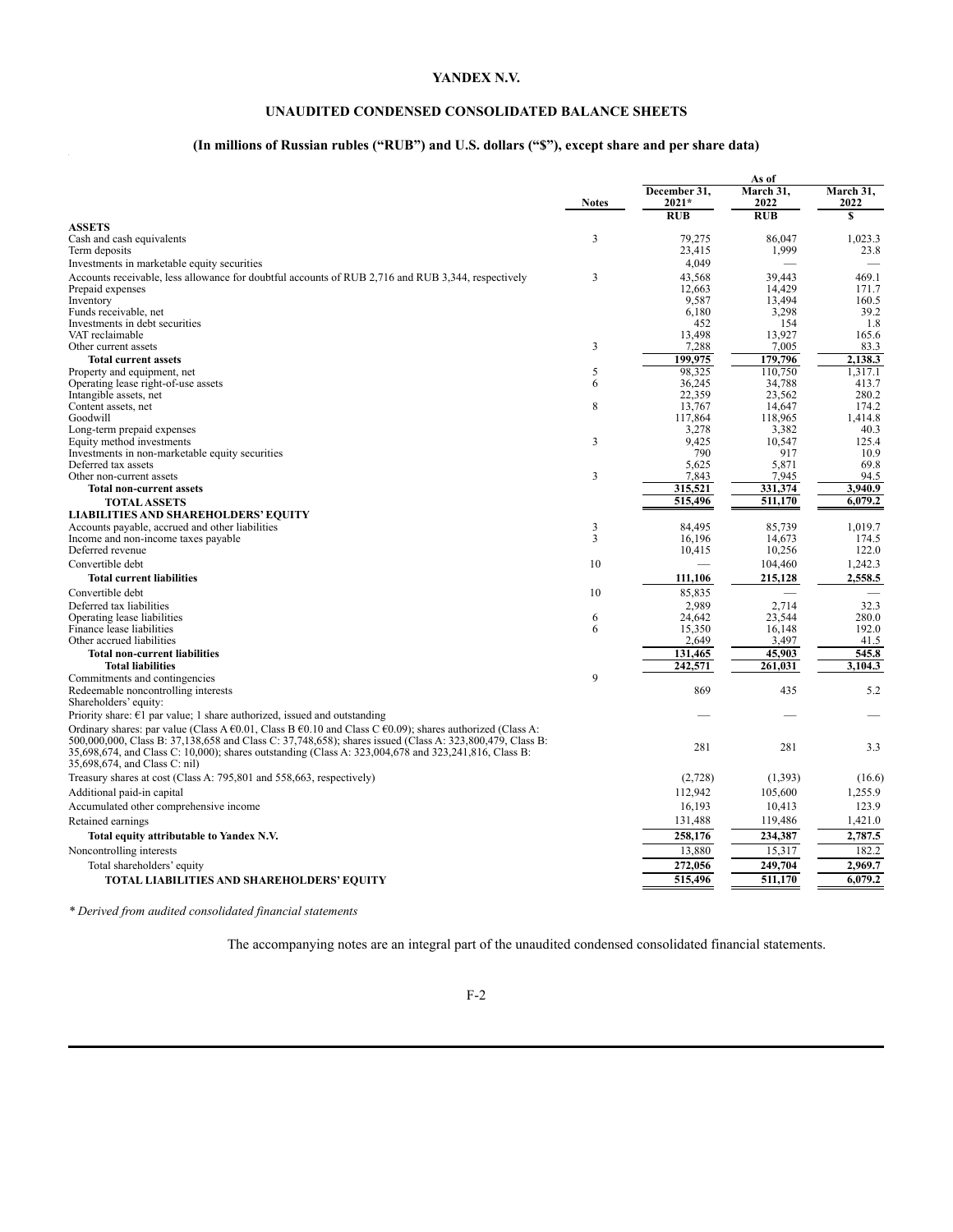# **UNAUDITED CONDENSED CONSOLIDATED STATEMENTS OF OPERATIONS**

# **(In millions of Russian rubles and U.S. dollars, except share and per share data)**

|                                                            |                | Three months ended March 31, |                        |             |  |  |  |
|------------------------------------------------------------|----------------|------------------------------|------------------------|-------------|--|--|--|
|                                                            | <b>Notes</b>   | 2021                         | 2022                   | 2022        |  |  |  |
|                                                            |                | <b>RUB</b>                   | <b>RUB</b>             | S           |  |  |  |
| Revenues                                                   | 3              | 73,136                       | 106,010                | 1,260.7     |  |  |  |
| Operating costs and expenses:                              |                |                              |                        |             |  |  |  |
| Cost of revenues $(1)$                                     |                | 34,042                       | 51,011                 | 606.7       |  |  |  |
| Product development $(1)$                                  |                | 11,009                       | 19,161                 | 227.9       |  |  |  |
| Sales, general and administrative <sup>(1)</sup>           |                | 23,095                       | 40,805                 | 485.2       |  |  |  |
| Depreciation and amortization                              |                | 5,257                        | 7,467                  | 88.8        |  |  |  |
| Total operating costs and expenses                         |                | 73,403                       | 118,444                | 1,408.6     |  |  |  |
| Income/(loss) from operations                              |                | (267)                        | $(12, 43\overline{4})$ | (147.9)     |  |  |  |
| Interest income                                            |                | 1,177                        | 1,362                  | 16.2        |  |  |  |
| Interest expense                                           |                | (793)                        | (620)                  | (7.4)       |  |  |  |
| Income/(loss) from equity method investments               |                | (1)                          | (365)                  | (4.3)       |  |  |  |
| Other income/(loss), net                                   |                | 459                          | 1,538                  | 18.3        |  |  |  |
| Net income/(loss) before income taxes                      |                | 575                          | (10, 519)              | (125.1)     |  |  |  |
| Income tax expense                                         | 7              | 3,795                        | 2,518                  | 29.9        |  |  |  |
| Net income/(loss)                                          |                | (3,220)                      | (13, 037)              | (155.0)     |  |  |  |
| Net income/(loss) attributable to noncontrolling interests |                | 243                          | (1,386)                | (16.5)      |  |  |  |
| Net income/(loss) attributable to Yandex N.V.              |                | (2,977)                      | (14, 423)              | (171.5)     |  |  |  |
| Net income/(loss) per Class A and Class B share:           |                |                              |                        |             |  |  |  |
| <b>Basic</b>                                               | 2              | (8.38)                       | (39.56)                | (0.47)      |  |  |  |
| Diluted                                                    | 2              | (8.38)                       | (39.56)                | (0.47)      |  |  |  |
| Weighted average number of Class A                         |                |                              |                        |             |  |  |  |
| and Class B shares used in per share computation           |                |                              |                        |             |  |  |  |
| Basic                                                      | 2              | 355,411,772                  | 364,570,692            | 364,570,692 |  |  |  |
| Diluted                                                    | $\overline{2}$ | 355,411,772                  | 364,570,692            | 364,570,692 |  |  |  |

(1) These balances exclude depreciation and amortization expenses, which are presented separately, and include share-based compensation expenses of:

| Cost of revenues                  |       |       | 1.8  |
|-----------------------------------|-------|-------|------|
| Product development               | 3,442 | 3.540 | 42.1 |
| Sales, general and administrative | 2,238 | 2.574 | 30.6 |

The accompanying notes are an integral part of the unaudited condensed consolidated financial statements.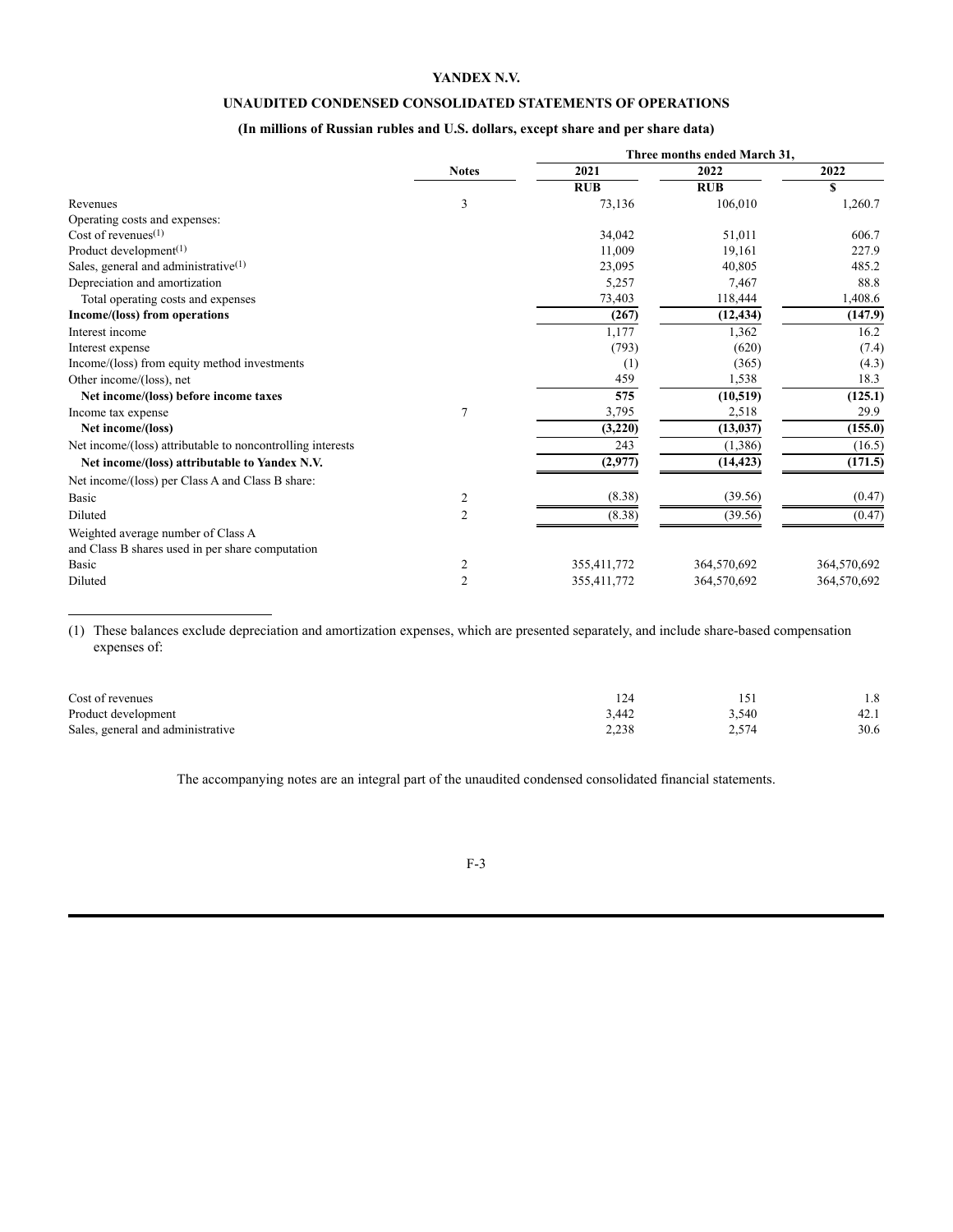# **UNAUDITED CONDENSED CONSOLIDATED STATEMENTS OF COMPREHENSIVE INCOME/(LOSS)**

# **(In millions of Russian rubles and U.S. dollars)**

|                                                                            | Three months ended March 31. |            |         |  |  |
|----------------------------------------------------------------------------|------------------------------|------------|---------|--|--|
|                                                                            | 2021                         | 2022       | 2022    |  |  |
|                                                                            | <b>RUB</b>                   | <b>RUB</b> |         |  |  |
| Net income/(loss)                                                          | (3,220)                      | (13,037)   | (155.0) |  |  |
| Foreign currency translation, net of tax of nil                            | 659                          | (5,809)    | (69.1)  |  |  |
| Total comprehensive income/(loss)                                          | (2.561)                      | (18, 846)  | (224.1) |  |  |
| Total comprehensive (income)/loss attributable to noncontrolling interests | 42                           | (1, 357)   | (16.2)  |  |  |
| Total comprehensive income/(loss) attributable to Yandex N.V.              | (2,519)                      | (20, 203)  | (240.3) |  |  |

The accompanying notes are an integral part of the unaudited condensed consolidated financial statements.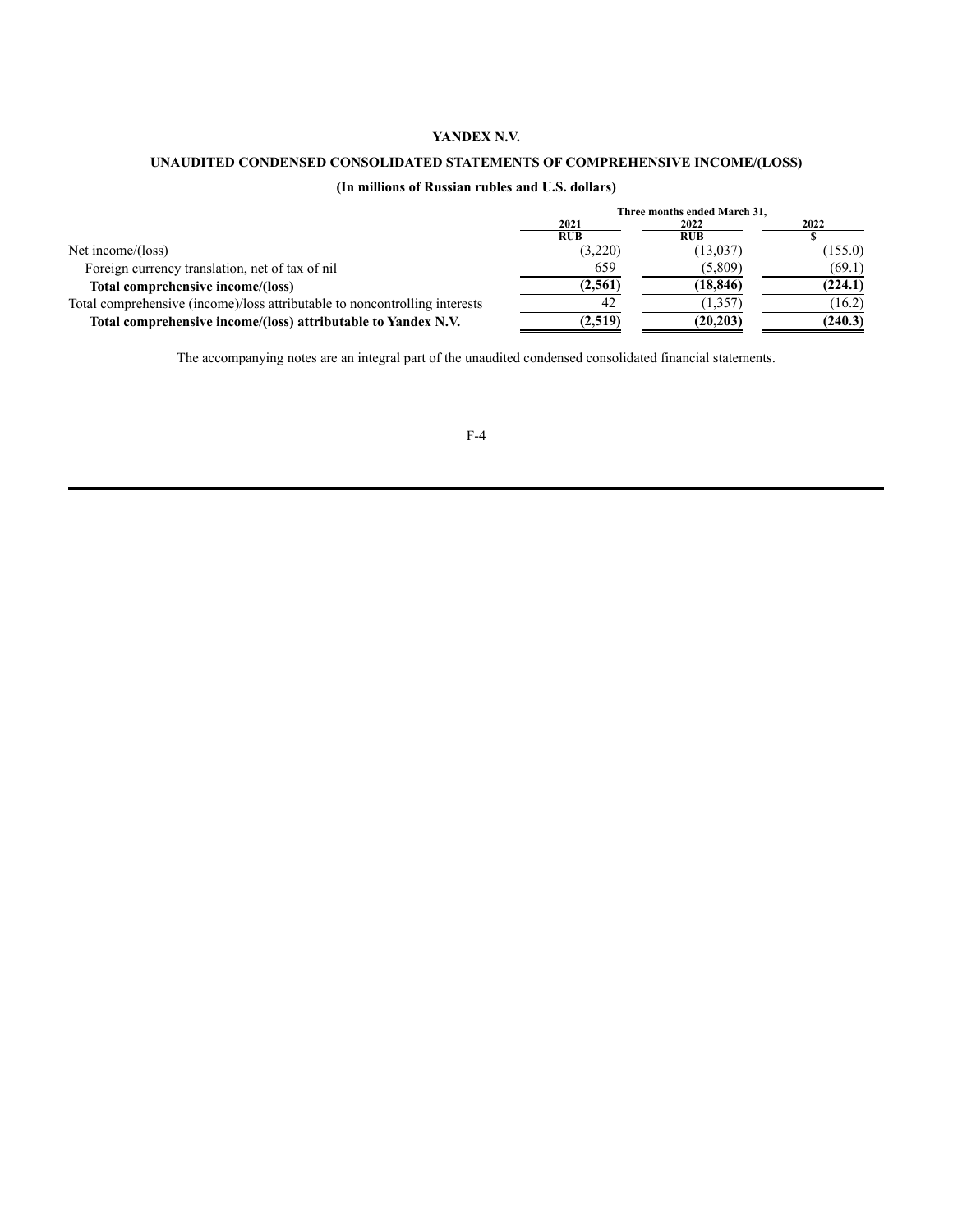# **UNAUDITED CONDENSED CONSOLIDATED STATEMENTS OF CASH FLOWS**

# **(In millions of Russian rubles and U.S. dollars)**

|                                                                                          |              |           | Three months ended March 31. |         |  |
|------------------------------------------------------------------------------------------|--------------|-----------|------------------------------|---------|--|
|                                                                                          | <b>Notes</b> | 2021      | 2022                         | 2022    |  |
|                                                                                          |              | RUB       | <b>RUB</b>                   |         |  |
| CASH FLOWS PROVIDED BY/(USED IN) OPERATING ACTIVITIES:                                   |              |           |                              |         |  |
| Net income/(loss)                                                                        |              | (3,220)   | (13, 037)                    | (155.0) |  |
| Adjustments to reconcile net income/(loss) to net cash provided by operating activities: |              |           |                              |         |  |
| Depreciation of property and equipment                                                   | 5            | 3,776     | 5,791                        | 68.9    |  |
| Amortization of intangible assets                                                        |              | 1.481     | 1.676                        | 19.9    |  |
| Amortization of content assets                                                           | 8            | 1,390     | 2,302                        | 27.4    |  |
| Operating lease right-of-use assets amortization and the lease liability accretion       |              | 2,399     | 4,226                        | 50.3    |  |
| Amortization of debt discount and issuance costs                                         | 10           | 517       | 53                           | 0.6     |  |
| Share-based compensation expense                                                         | 11           | 5,804     | 6,265                        | 74.5    |  |
| Deferred income tax expense/(benefit)                                                    |              | (403)     | (38)                         | (0.5)   |  |
| Foreign exchange losses/(gains)                                                          |              | (264)     | (1,672)                      | (19.9)  |  |
| Loss/(income) from equity method investments                                             |              |           | 365                          | 4.3     |  |
| Provision for expected credit losses                                                     |              | 282       | 637                          | 7.6     |  |
| Other                                                                                    |              | (51)      | 1,145                        | 13.7    |  |
| Changes in operating assets and liabilities excluding the effect of acquisitions:        |              |           |                              |         |  |
| Accounts receivable, net                                                                 |              | (1, 848)  | 4.257                        | 50.6    |  |
| Prepaid expenses                                                                         |              | (509)     | (880)                        | (10.5)  |  |
| Inventory                                                                                |              | (1,606)   | (3,664)                      | (43.6)  |  |
| Accounts payable, accrued and other liabilities and non-income taxes payable             |              | 6,941     | (10, 462)                    | (124.4) |  |
| Deferred revenue                                                                         |              | (175)     | (216)                        | (2.6)   |  |
| Content assets                                                                           |              | (4,659)   | (3,182)                      | (37.8)  |  |
| Content liabilities                                                                      |              | 3,266     | 171                          | 2.0     |  |
| Other assets                                                                             |              | (4, 561)  | 2,213                        | 26.3    |  |
| Net cash provided by/(used in) operating activities                                      |              | 8.561     | (4,050)                      | (48.2)  |  |
| CASH FLOWS PROVIDED BY/(USED IN) INVESTING ACTIVITIES:                                   |              |           |                              |         |  |
| Purchases of property and equipment and intangible assets                                |              | (3,559)   | (17,983)                     | (213.9) |  |
| Proceeds from sale of property and equipment                                             |              | 23        | 13                           | 0.2     |  |
| Acquisitions of businesses, net of cash acquired                                         |              | (7,228)   | (820)                        | (9.8)   |  |
| Investments in non-marketable equity securities                                          |              | (110)     | (251)                        | (3.0)   |  |
| Investments in marketable equity securities                                              |              | (8, 447)  |                              |         |  |
| Proceeds from sale of marketable equity securities                                       |              | 157       | 5,859                        | 69.7    |  |
| Investments in debt securities                                                           |              |           | 100                          | 1.2     |  |
| Investments in term deposits                                                             |              | (130,310) | (2,000)                      | (23.8)  |  |
| Maturities of term deposits                                                              |              | 100,171   | 23,769                       | 282.7   |  |
| Loans granted                                                                            |              | (86)      | (12)                         | (0.1)   |  |
| Proceeds from repayments of loans                                                        |              |           | 439                          | 5.2     |  |
| Net cash provided by/(used in) investing activities                                      |              | (49,389)  | 9,114                        | 108.4   |  |
|                                                                                          |              |           |                              |         |  |

The accompanying notes are an integral part of the unaudited condensed consolidated financial statements.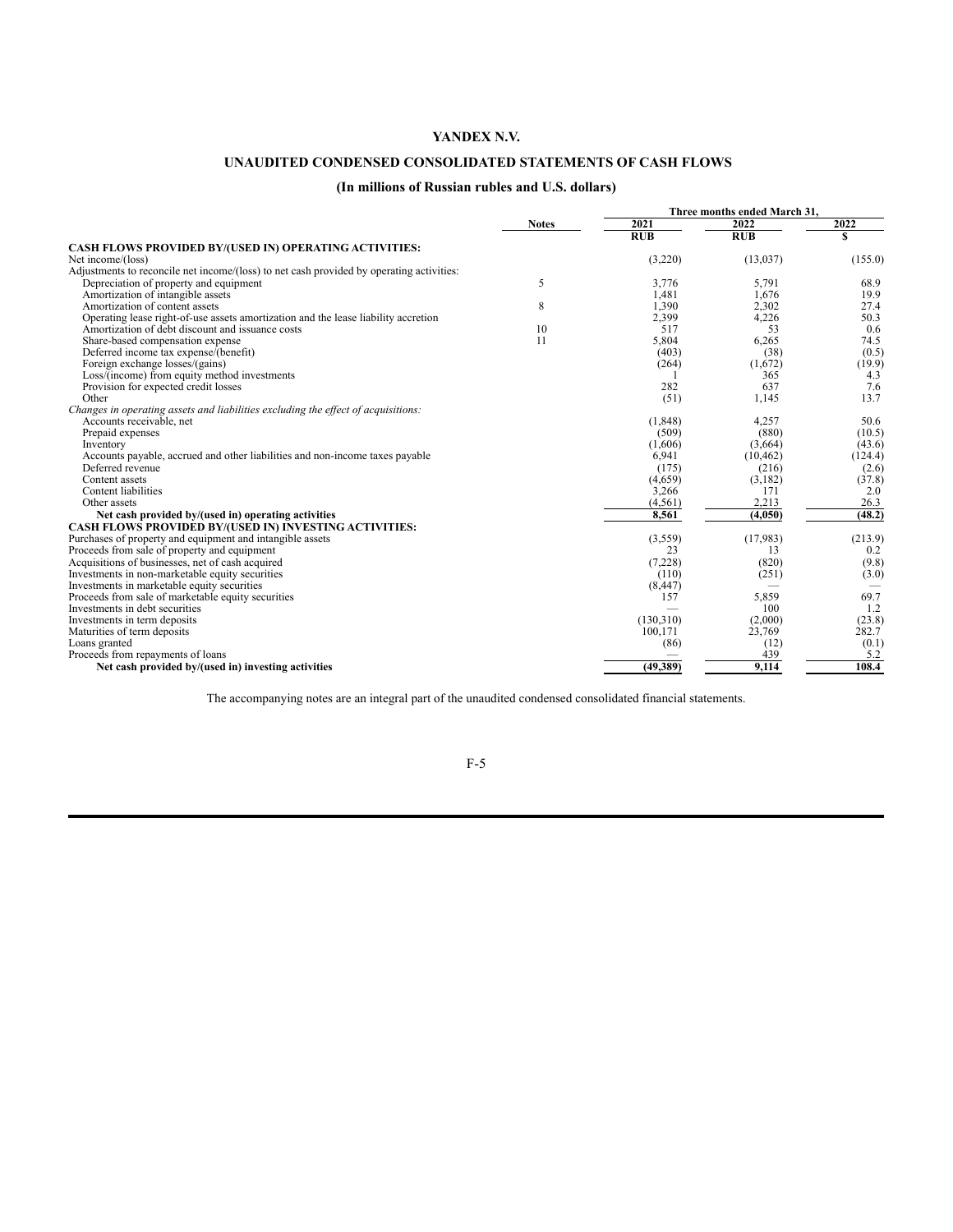# **UNAUDITED CONDENSED CONSOLIDATED STATEMENTS OF CASH FLOWS (Continued)**

# **(In millions of Russian rubles and U.S. dollars)**

|                                                                                                           |              | Three months ended March 31, |            |         |
|-----------------------------------------------------------------------------------------------------------|--------------|------------------------------|------------|---------|
|                                                                                                           | <b>Notes</b> | 2021                         | 2022       | 2022    |
|                                                                                                           |              | RUB                          | <b>RUB</b> | S       |
| <b>CASH FLOWS USED IN FINANCING ACTIVITIES:</b><br>Proceeds from exercise of share options                |              | 620                          |            |         |
| Repurchases of share options                                                                              |              | (42)                         |            |         |
| Payment of overdraft borrowings                                                                           |              |                              | (2,940)    | (35.0)  |
| Payment of contingent consideration and holdback amount                                                   |              | (10)                         | (29)       | (0.3)   |
| Payment for finance leases                                                                                |              | (74)                         | (347)      | (4.1)   |
| Purchase of redeemable noncontrolling interests                                                           |              | (637)                        | (499)      | (5.9)   |
| Other financing activities                                                                                |              | (71)                         | 283        | 3.3     |
| Net cash used in financing activities                                                                     |              | (214)                        | (3,532)    | (42.0)  |
| Effect of exchange rate changes on cash and cash equivalents, and restricted cash<br>and cash equivalents |              | 1,521                        | 5,381      | 64.0    |
| Net change in cash and cash equivalents, and restricted cash and cash                                     |              |                              |            | 82.2    |
| equivalents                                                                                               |              | (39, 521)                    | 6,913      |         |
| Cash and cash equivalents, and restricted cash and cash equivalents, beginning of                         |              | 132,446                      | 79,399     | 944.3   |
| period<br>Cash and cash equivalents, and restricted cash and cash equivalents, end of                     |              |                              |            |         |
| period                                                                                                    |              | 92,925                       | 86,312     | 1,026.5 |
| RECONCILIATION OF CASH AND CASH EQUIVALENTS, AND                                                          |              |                              |            |         |
| RESTRICTED CASH AND CASH EQUIVALENTS:                                                                     |              |                              |            |         |
| Cash and cash equivalents, beginning of period                                                            |              | 132,398                      | 79,275     | 942.8   |
| Restricted cash and cash equivalents, beginning of period                                                 |              | 48                           | 124        | 1.5     |
| Cash and cash equivalents, and restricted cash and cash equivalents, beginning of<br>period               |              | 132,446                      | 79,399     | 944.3   |
| Cash and cash equivalents, end of period                                                                  |              | 92,878                       | 86,047     | 1,023.3 |
| Restricted cash and cash equivalents, end of period                                                       |              | 47                           | 265        | 3.2     |
| Cash and cash equivalents, and restricted cash and cash equivalents, end of period                        |              | 92,925                       | 86,312     | 1,026.5 |
| <b>SUPPLEMENTAL DISCLOSURE OF CASH FLOW INFORMATION:</b>                                                  |              |                              |            |         |
| Cash paid for income taxes                                                                                |              | 4,399                        | 2,785      | 33.1    |
| Cash paid for acquisitions                                                                                |              | 7,300                        | 1,031      | 12.3    |
| Convertible notes coupon paid                                                                             |              | 344                          | 439        | 5.2     |
| Interest paid for finance leases                                                                          |              | 59                           | 278        | 3.3     |
| Operating cash flows from operating leases                                                                |              | 2,715                        | 3,043      | 36.2    |
| Non-cash operating activities:                                                                            |              |                              |            |         |
| Increase of right-of-use assets due to new operating lease and lease modification                         |              | 10,209                       | 2,237      | 26.6    |
| Non-cash investing activities:                                                                            |              |                              |            |         |
| Acquired property and equipment and intangible assets not yet paid for                                    |              | 2,841                        | 3,422      | 40.7    |
| Non-cash financing activities:                                                                            |              |                              |            |         |
| Increase of right-of-use assets due to new finance lease and lease modification                           |              | 523                          | 1.320      | 15.7    |

The accompanying notes are an integral part of the unaudited condensed consolidated financial statements.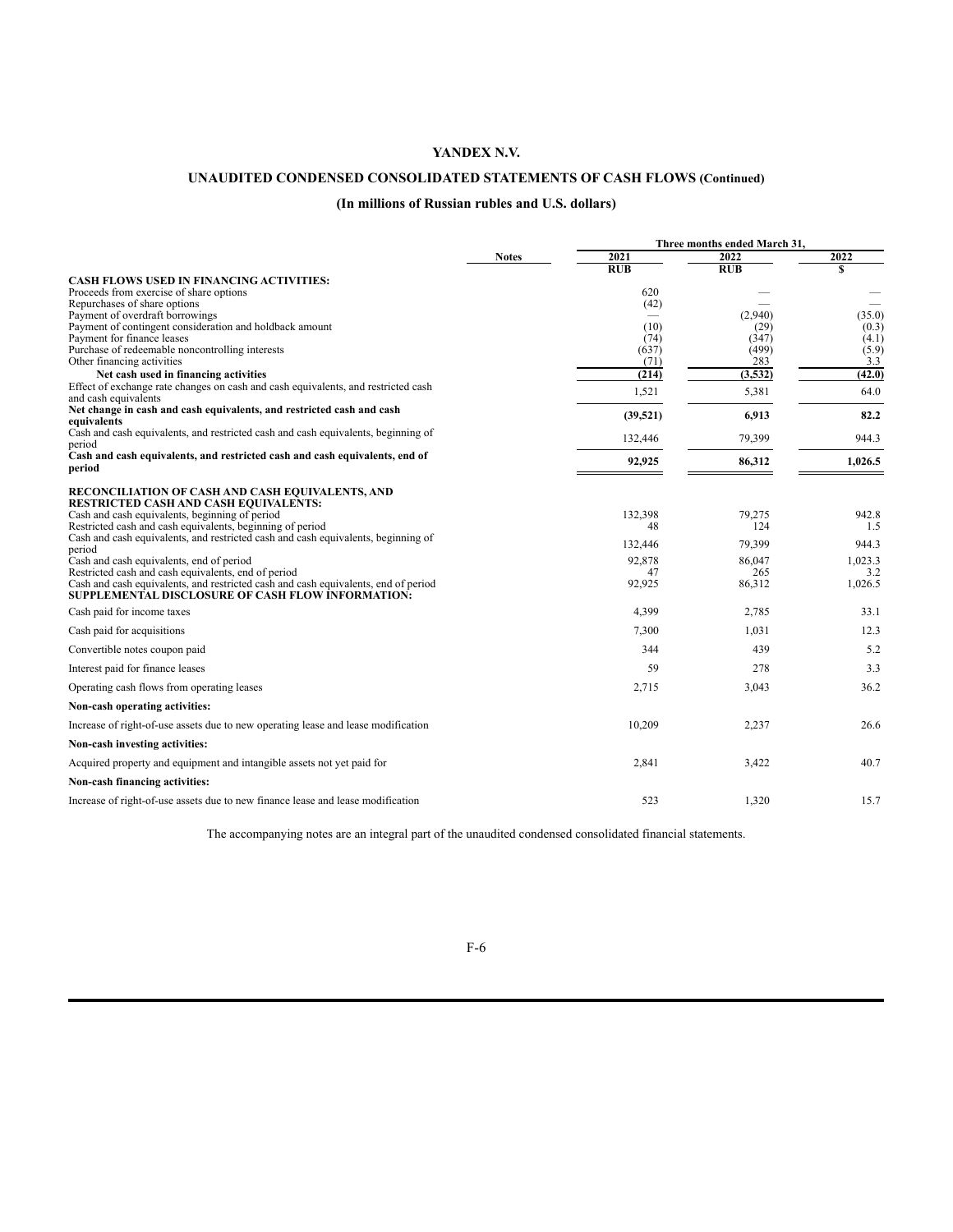# **UNAUDITED CONDENSED CONSOLIDATED STATEMENTS OF SHAREHOLDERS' EQUITY**

# **(In millions of Russian rubles and U.S. dollars, except share and per share data)**

|                                                                               |                                                           | Three months ended March 31, 2021 |                                                                                     |                      |                                                                       |                       |                      |                        |                          |                                   |                         |
|-------------------------------------------------------------------------------|-----------------------------------------------------------|-----------------------------------|-------------------------------------------------------------------------------------|----------------------|-----------------------------------------------------------------------|-----------------------|----------------------|------------------------|--------------------------|-----------------------------------|-------------------------|
|                                                                               | <b>Priority Share</b><br><b>Issued and</b><br>Outstanding |                                   | <b>Ordinary Shares</b><br><b>Issued and</b><br>Treasurv<br>Outstanding<br>shares at |                      | Accumulated<br>Other<br><b>Additional</b><br>Paid-In<br>Comprehensive |                       | Retained             | Non-<br>controlling    |                          | Redeemable<br>non-<br>controlling |                         |
|                                                                               | <b>Shares</b>                                             | Amount<br><b>RUB</b>              | <b>Shares</b>                                                                       | Amount<br><b>RUB</b> | cost<br><b>RUB</b>                                                    | Capital<br><b>RUB</b> | Income<br><b>RUB</b> | Earnings<br><b>RUB</b> | <b>NCI</b><br><b>RUB</b> | Total<br><b>RUB</b>               | interests<br><b>RUB</b> |
| Balance as of December 31, 2020                                               |                                                           |                                   | 354,210,532                                                                         | 278                  | (6)                                                                   | 160,857               | 17,923               | 145,789                | 20,094                   | 344,935                           | 3,167                   |
| Share-based compensation expense                                              |                                                           |                                   |                                                                                     |                      |                                                                       | 5,966                 |                      |                        |                          | 5,966                             |                         |
| Exercise of share options (Note 11)<br>Tax withholding related to exercise of |                                                           |                                   | 1,785,241                                                                           |                      |                                                                       | 628                   |                      |                        |                          | 628                               |                         |
| share awards                                                                  |                                                           |                                   |                                                                                     |                      |                                                                       | (60)                  |                      |                        |                          | (60)                              |                         |
| Reissue of shares for options exercised                                       |                                                           |                                   |                                                                                     |                      | $\mathcal{L}$                                                         | (2)                   |                      |                        |                          |                                   |                         |
| Repurchase of share options                                                   |                                                           |                                   |                                                                                     |                      |                                                                       | 302                   |                      | 6                      |                          | 308                               | (870)                   |
| Foreign currency translation adjustment                                       |                                                           |                                   |                                                                                     |                      |                                                                       |                       | 458                  |                        | 201                      | 659                               |                         |
| Change in redemption value of<br>redeemable noncontrolling interests          |                                                           |                                   |                                                                                     |                      |                                                                       |                       |                      | 437                    |                          | 437                               | (438)                   |
| Net (loss) / income                                                           |                                                           |                                   |                                                                                     |                      |                                                                       |                       |                      | (2,977)                | (243)                    | (3,220)                           |                         |
| Other                                                                         |                                                           |                                   |                                                                                     |                      | Œ                                                                     | 145                   |                      | (26)                   | (48)                     |                                   |                         |
| Balance as of March 31, 2021                                                  |                                                           |                                   | 355,995,773                                                                         | 279                  | (5)                                                                   | 167,836               | 18.381               | 143,229                | 20,004                   | 349,724                           | 1,859                   |

|                                                                               | Three months ended March 31, 2022                         |                      |                                                            |                      |                       |                              |                                       |                               |                         |              |                                   |
|-------------------------------------------------------------------------------|-----------------------------------------------------------|----------------------|------------------------------------------------------------|----------------------|-----------------------|------------------------------|---------------------------------------|-------------------------------|-------------------------|--------------|-----------------------------------|
|                                                                               | <b>Priority Share</b><br><b>Issued and</b><br>Outstanding |                      | <b>Ordinary Shares</b><br><b>Issued and</b><br>Outstanding |                      | Treasurv<br>shares at | <b>Additional</b><br>Paid-In | Accumulated<br>Other<br>Comprehensive | Retained                      | Non-<br>controlling     |              | Redeemable<br>non-<br>controlling |
|                                                                               | <b>Shares</b>                                             | Amount<br><b>RUB</b> | <b>Shares</b>                                              | Amount<br><b>RUB</b> | cost<br><b>RUB</b>    | Capital<br><b>RUB</b>        | Income<br>RUB                         | <b>Earnings</b><br><b>RUB</b> | interests<br><b>RUB</b> | Total<br>RUB | interests<br><b>RUB</b>           |
| <b>Balance as of December 31, 2021</b>                                        |                                                           |                      | 358,703,352                                                | 281                  | (2,728)               | 112,942                      | 16,193                                | 131,488                       | 13,880                  | 272,056      | 869                               |
| Effect of adoption of ASU 2020-06 (Note<br>1)                                 |                                                           |                      |                                                            |                      |                       | (8, 573)                     |                                       | 2,511                         |                         | (6,062)      |                                   |
| Adjusted balance as of January 1,<br>2022                                     |                                                           |                      | 358,703,352                                                | 281                  | (2,728)               | 104,369                      | 16,193                                | 133,999                       | 13,880                  | 265,994      | 869                               |
| Share-based compensation expense                                              |                                                           |                      |                                                            |                      |                       | 2,617                        |                                       |                               |                         | 2,617        |                                   |
| Exercise of share options (Note 11)<br>Tax withholding related to exercise of |                                                           |                      | 237,138                                                    |                      |                       |                              |                                       |                               |                         |              |                                   |
| share awards                                                                  |                                                           |                      |                                                            |                      |                       | (25)                         |                                       |                               |                         | (25)         |                                   |
| Reissue of shares for options exercised                                       |                                                           |                      |                                                            |                      | 1,335                 | (1, 335)                     |                                       |                               |                         |              |                                   |
| Repurchase of share options                                                   |                                                           |                      |                                                            |                      |                       | 53                           |                                       | (93)                          |                         | (40)         | (430)                             |
| Foreign currency translation adjustment                                       |                                                           |                      |                                                            |                      |                       |                              | (5,780)                               |                               | (29)                    | (5,809)      |                                   |
| Change in redemption value of<br>redeemable noncontrolling interests          |                                                           |                      |                                                            |                      |                       |                              |                                       | $\overline{4}$                |                         | 4            | (4)                               |
| Net (loss) / income                                                           |                                                           |                      |                                                            |                      |                       |                              | -                                     | (14, 423)                     | 1,386                   | (13, 037)    |                                   |
| Other                                                                         |                                                           |                      |                                                            |                      |                       | (79)                         |                                       | (1)                           | 80                      |              |                                   |
| Balance as of March 31, 2022                                                  |                                                           |                      | 358,940,490                                                | 281                  | (1,393)               | 105,600                      | 10,413                                | 119,486                       | 15,317                  | 249,704      | 435                               |
| Balance as of March 31, 2022, \$                                              |                                                           |                      |                                                            | 3.3                  | (16.6)                | 1,255.9                      | 123.9                                 | 1,421.0                       | 182.2                   | 2,969.7      | 5.2                               |

The accompanying notes are an integral part of the unaudited condensed consolidated financial statements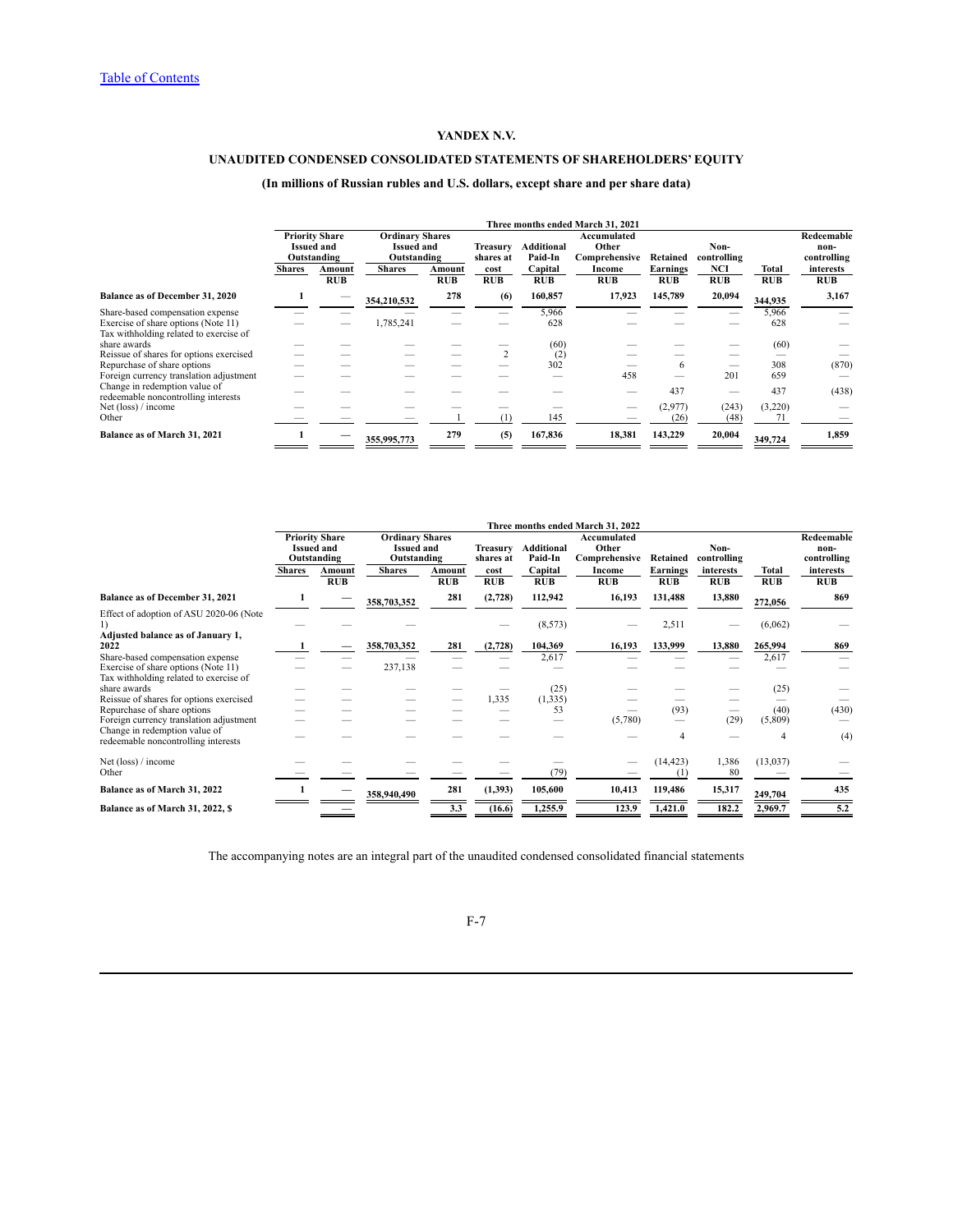# **NOTES TO THE UNAUDITED CONDENSED CONSOLIDATED FINANCIAL STATEMENTS**

#### **(In millions of Russian rubles and U.S. dollars, except share and per share data)**

# **1. DESCRIPTION OF BUSINESS AND SUMMARY OF SIGNIFICANT ACCOUNTING POLICIES**

#### **Description of Business**

Yandex N.V., the parent company, together with its consolidated subsidiaries (collectively "Yandex" or the "Company"), is a technology company that builds intelligent products and services powered by machine learning and other technologies. Yandex is one of Europe's largest internet companies and the leading search and ride-hailing provider in Russia.

Yandex N.V. was incorporated under the laws of the Netherlands in June 2004 and is the holding company of Yandex LLC, incorporated in the Russian Federation in October 2000, and other subsidiaries.

#### **Basis of Presentation and Going Concern**

The accompanying unaudited condensed consolidated financial statements have been prepared in accordance with generally accepted accounting principles in the United States of America ("U.S. GAAP") and applicable rules and regulations of the Securities and Exchange Commission ("SEC") regarding interim financial reporting. Accordingly, they do not include all of the information and notes required by U.S. GAAP for annual financial statements. As such, the information included in these unaudited condensed consolidated financial statements for the three-month period ended March 31, 2022 should be read in conjunction with the consolidated financial statements and the notes thereto included in the Annual Report on Form 20-F for the year ended December 31, 2021.

In the opinion of the Company, the accompanying unaudited condensed financial statements contain all adjustments, which are of a normal recurring nature, necessary for a fair statement of its financial position as of March 31, 2022, and its results of operations, comprehensive income/(loss), cash flows and change in equity for the periods presented. The condensed consolidated balance sheet as of December 31, 2021, was derived from audited annual consolidated financial statements included in the Annual Report on Form 20-F for the year ended December 31, 2021 but does not contain all of the related footnote disclosures.

There have been no material changes in the Company's significant accounting policies and estimates as compared to those described in the Company's Annual Report on Form 20-F for the year ended December 31, 2021.

The results for the three months ended March 31, 2022 are not necessarily indicative of the operating results expected for the year ending December 31, 2022 or any other future period. The potential risks and uncertainties that could cause actual results to differ from the operating results expected include, among others, geopolitical and macroeconomic developments affecting the Russian economy or the Company's business, changes in the political, legal and/or regulatory environment, the impact of the ongoing COVID-19 pandemic and regulatory and business responses to that crisis, competitive pressures, changes in advertising patterns, changes in user preferences, technological developments, and the Company' need to expend capital to accommodate the growth of the business.

The accompanying unaudited condensed consolidated financial statements were prepared assuming that the Company will continue as a going concern, which contemplates the realization of assets and satisfaction of liabilities in the normal course of business. As described in Note 10, following the suspension of trading of the Company's Class A shares on the Nasdaq Global Select Market for more than five trading days, the holders of the Company's convertible notes due March 3, 2025 have the right to require the Company to redeem the notes at par, and the Company does not have the funds available to redeem the notes in full. These conditions raise substantial doubt about the Company's ability to continue as a going concern.

#### **Use of Estimates**

The preparation of unaudited condensed consolidated financial statements in conformity with U.S. GAAP requires management to make estimates and assumptions that affect the reported amounts of assets and liabilities, disclosure of contingent assets and liabilities at the date of the unaudited condensed consolidated financial statements and amounts of revenues and expenses for the reporting period. The Company bases its estimates on historical experience and on various other assumptions, the results of which form the basis for making judgments about the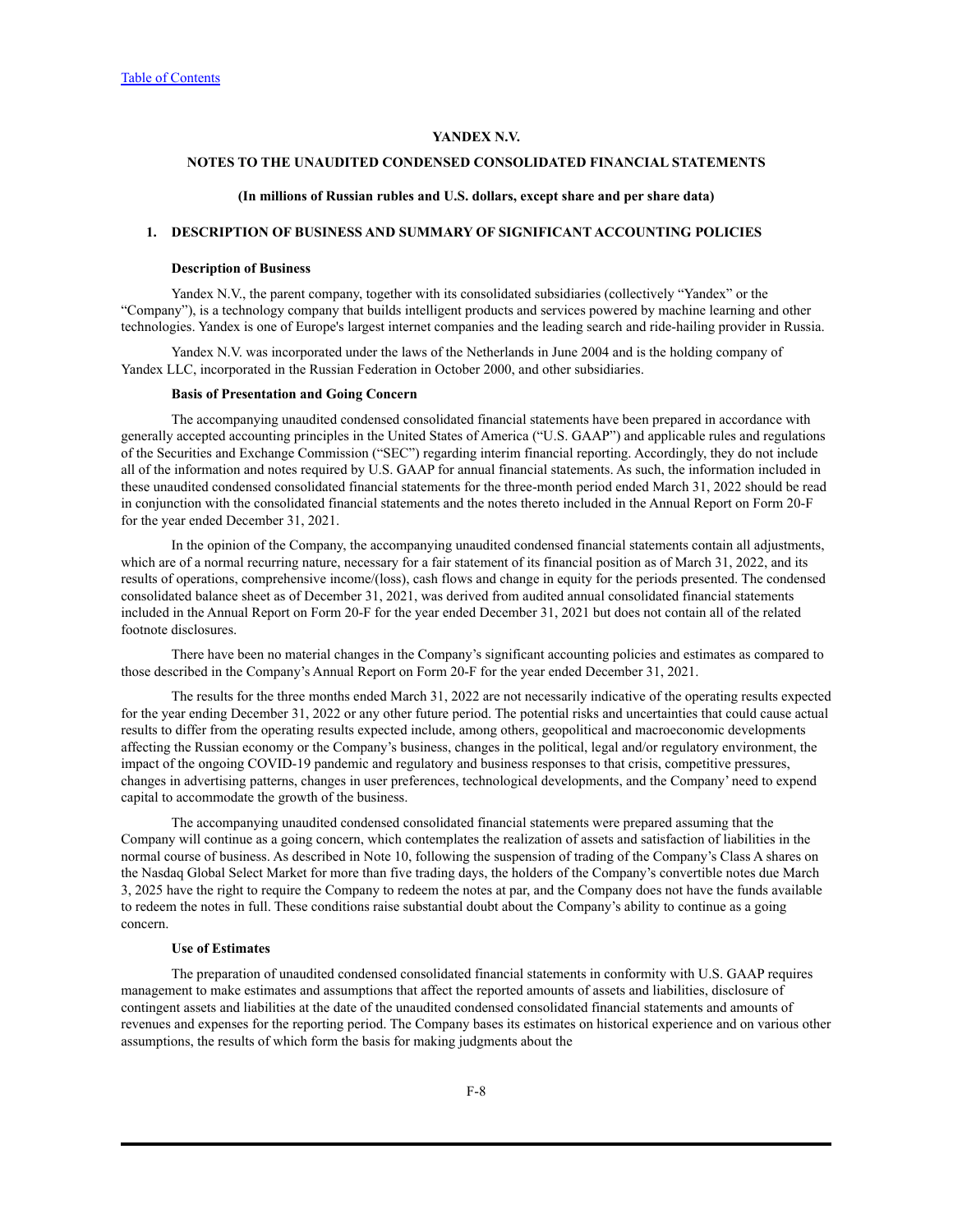# **NOTES TO THE UNAUDITED CONDENSED CONSOLIDATED FINANCIAL STATEMENTS (Continued)**

#### **(In millions of Russian rubles and U.S. dollars, except share and per share data)**

carrying values of assets and liabilities, that are believed to be reasonable. These estimates are inherently subject to judgment and actual results could differ from those estimates.

#### **Convenience Translation**

Translations of amounts from RUB into U.S. dollars for the convenience of the reader have been made at the exchange rate of RUB 84.0851 to \$1.00, the exchange rate as of March 31, 2022 (except as otherwise stated). No representation is made that the RUB amounts could have been, or could be, converted into U.S. dollars at such rate. After the balance sheet date, the ruble has been experiencing a period of significant volatility.

# **Recently Adopted Accounting Pronouncements**

In August 2020, the FASB issued ASU 2020-06, "Accounting for Convertible Instruments and Contracts in an Entity's Own Equity", which simplifies the accounting for certain financial instruments with characteristics of liabilities and equity, including convertible instruments and contracts on an entity's own equity. The standard is effective for public companies for fiscal years, and interim periods within those fiscal years, beginning after December 15, 2021.

Prior to the adoption of ASU 2020-06, the Company separately accounted for the liability and equity components of the Company's convertible notes due March 3, 2025. The value of the liability component as of the date of issuance was recognized at the present value of its cash flows using a discount rate of 3.059%, the Company's estimated borrowing rate at the date of the issuance for a similar debt instrument without the conversion feature. The value of the equity component as of the date of issuance was calculated by deducting the fair value of the liability component from the initial proceeds ascribed to the convertible debt instrument as a whole and was recorded as a debt discount. Debt discount was amortized using the effective interest method over the period from the origination date through the stated maturity date. The equity component was included in additional paid-in capital in the consolidated balance sheet as of December 31, 2021.

The Company adopted the standard effective January 1, 2022, using the modified retrospective method. The prior period consolidated financial statements have not been retrospectively adjusted and continue to be reported under the accounting standards in effect for those periods. As a result of the adoption, the Company recorded a RUB 8,573 decrease in additional paid in capital from the derecognition of the equity component of the convertible debt, net of tax effects, a RUB 6,404 increase in the liability component from the derecognition of the debt discount and debt issuance cost associated with the equity component of the convertible debt, and a RUB 2,511 increase to the opening balance of retained earnings, representing the cumulative interest expense, net of tax effects, recognized related to the amortization of the conversion option of such convertible debt. The Company also wrote off the deferred tax liabilities in the amount of RUB 342 as well as increased the deferred tax assets and respective valuation allowance in the same amount of RUB 1,330 from the derecognition of the equity component (Note 7). As a result of the adoption, starting on January 1, 2022, interest expense is reduced as a result of accounting for the Company's convertible notes due March 3, 2025 as a single liability measured at its amortized cost.

Accordingly, the impact of the changes on affected consolidated balance sheet line items as of January 1, 2022 for the adoption of the ASU 2020-06 was as follows:

|                            | <b>Balances as of</b><br>December 31, 2021 | <b>Adjustments from</b><br>Adoption of ASU 2020-06 | <b>Balances as of</b><br><b>January 1, 2022</b> |
|----------------------------|--------------------------------------------|----------------------------------------------------|-------------------------------------------------|
|                            | <b>RUB</b>                                 | <b>RUB</b>                                         | <b>RUB</b>                                      |
| Convertible debt           | 85.835                                     | 6.404                                              | 92.239                                          |
| Deferred tax liabilities   | 2,989                                      | (342)                                              | 2.647                                           |
| Additional paid-in capital | 112.942                                    | (8,573)                                            | 104,369                                         |
| Retained earnings          | 131,488                                    | 2,511                                              | 133.999                                         |

Adoption of the ASU 2020-06 did not have a material effect on the diluted net income/(loss) per share.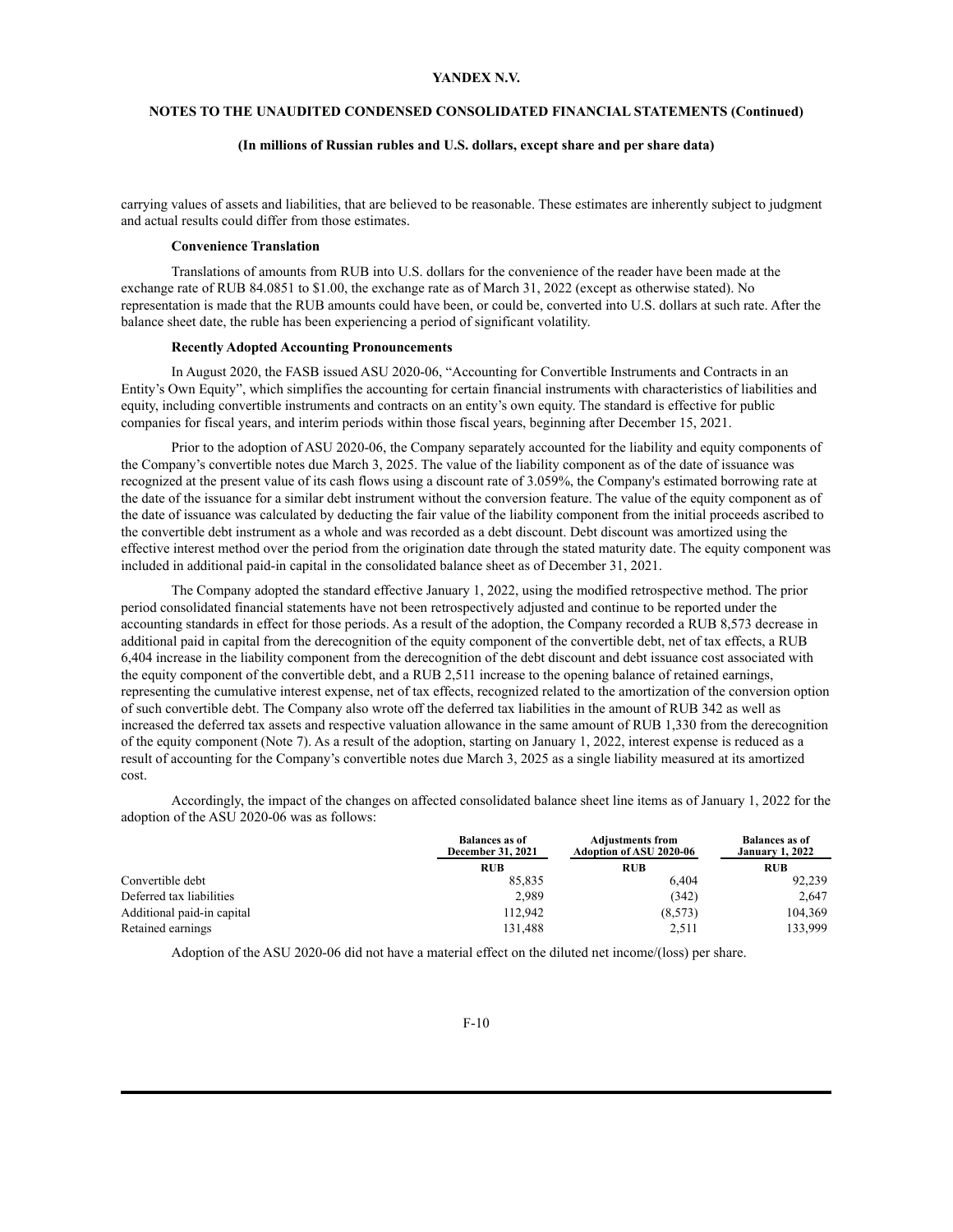# **NOTES TO THE UNAUDITED CONDENSED CONSOLIDATED FINANCIAL STATEMENTS (Continued)**

#### **(In millions of Russian rubles and U.S. dollars, except share and per share data)**

# **2. NET INCOME/(LOSS) PER SHARE**

Basic net income/(loss) per Class A and Class B ordinary share for the three months ended March 31, 2021 and 2022 is computed on the basis of the weighted average number of ordinary shares using the two class method. Basic net income/(loss) per share is computed using the weighted average number of ordinary shares during the period and including vested restricted share units. Diluted net income/(loss) per ordinary share is computed using the dilutive effect of share-based awards calculated using the "treasury stock" method.

The computation of the diluted net income/(loss) per Class A share assumes the conversion of Class B shares, while the diluted net income/(loss) per Class B share does not assume the conversion of those shares. The net income/(loss) per share amounts are the same for Class A and Class B shares because the holders of each class are legally entitled to equal per share distributions whether through dividends or in liquidation. The number of share-based awards excluded from the diluted net income/(loss) per ordinary share computation, because their effect was anti-dilutive for the three months ended March 31, 2021 and 2022, was 13,735,881 and 18,287,953, respectively.

The convertible debt is included in the calculation of diluted net income per share if its inclusion is dilutive under the if-converted method. The convertible debt was anti-dilutive in the three months ended March 31, 2021 and 2022.

The components of basic and diluted net income/(loss) per share were as follows:

|                                                                                                                            | Three Months ended March 31. |                |                |                |                |                |  |
|----------------------------------------------------------------------------------------------------------------------------|------------------------------|----------------|----------------|----------------|----------------|----------------|--|
|                                                                                                                            | 2021                         |                |                | 2022           |                |                |  |
|                                                                                                                            | Class A                      | <b>Class B</b> | <b>Class A</b> | <b>Class A</b> | <b>Class B</b> | <b>Class B</b> |  |
|                                                                                                                            | <b>RUB</b>                   | <b>RUB</b>     | <b>RUB</b>     |                | <b>RUB</b>     |                |  |
| Net income/(loss), allocated for basic                                                                                     | (2,678)                      | (299)          | (13, 011)      | (154.7)        | (1, 412)       | (16.8)         |  |
| Reallocation of net income/(loss) as a result of conversion of<br>Class B to Class A shares                                | (299)                        |                | (1, 412)       | (16.8)         |                |                |  |
| Net income/(loss), allocated for diluted                                                                                   | (2,977)                      | (299)          | (14, 423)      | (171.5)        | (1, 412)       | (16.8)         |  |
| Weighted average ordinary shares used in per share<br>computation — basic<br>Effect of:                                    | 319.703.098                  | 35,708,674     | 328,872,018    | 328,872,018    | 35,698,674     | 35,698,674     |  |
| Conversion of Class B to Class A shares                                                                                    | 35,708,674                   |                | 35,698,674     | 35,698,674     |                |                |  |
| Weighted average ordinary shares used in<br>per share computation — diluted<br>Net income/(loss) per share attributable to | 355,411,772                  | 35,708,674     | 364,570,692    | 364,570,692    | 35,698,674     | 35,698,674     |  |
| ordinary shareholders:<br><b>Basic</b>                                                                                     | (8.38)                       | (8.38)         | (39.56)        | (0.47)         | (39.56)        | (0.47)         |  |
| <b>Diluted</b>                                                                                                             | (8.38)                       | (8.38)         | (39.56)        | (0.47)         | (39.56)        | (0.47)         |  |

# **3. UNAUDITED CONDENSED CONSOLIDATED FINANCIAL STATEMENTS DETAILS**

# **Cash and Cash Equivalents**

Cash and cash equivalents as of December 31, 2021 and March 31, 2022 consisted of the following:

| December 31,<br>2021 | <b>March 31, 2022</b> | March 31, 2022 |
|----------------------|-----------------------|----------------|
| <b>RUB</b>           | <b>RUB</b>            |                |
| 34,012               | 44,332                | 527.2          |
|                      |                       |                |
| 45.214               | 40.926                | 486.7          |
| 49                   | 789                   | 9.4            |
| 79,275               | 86,047                | 1.023.3        |
|                      |                       |                |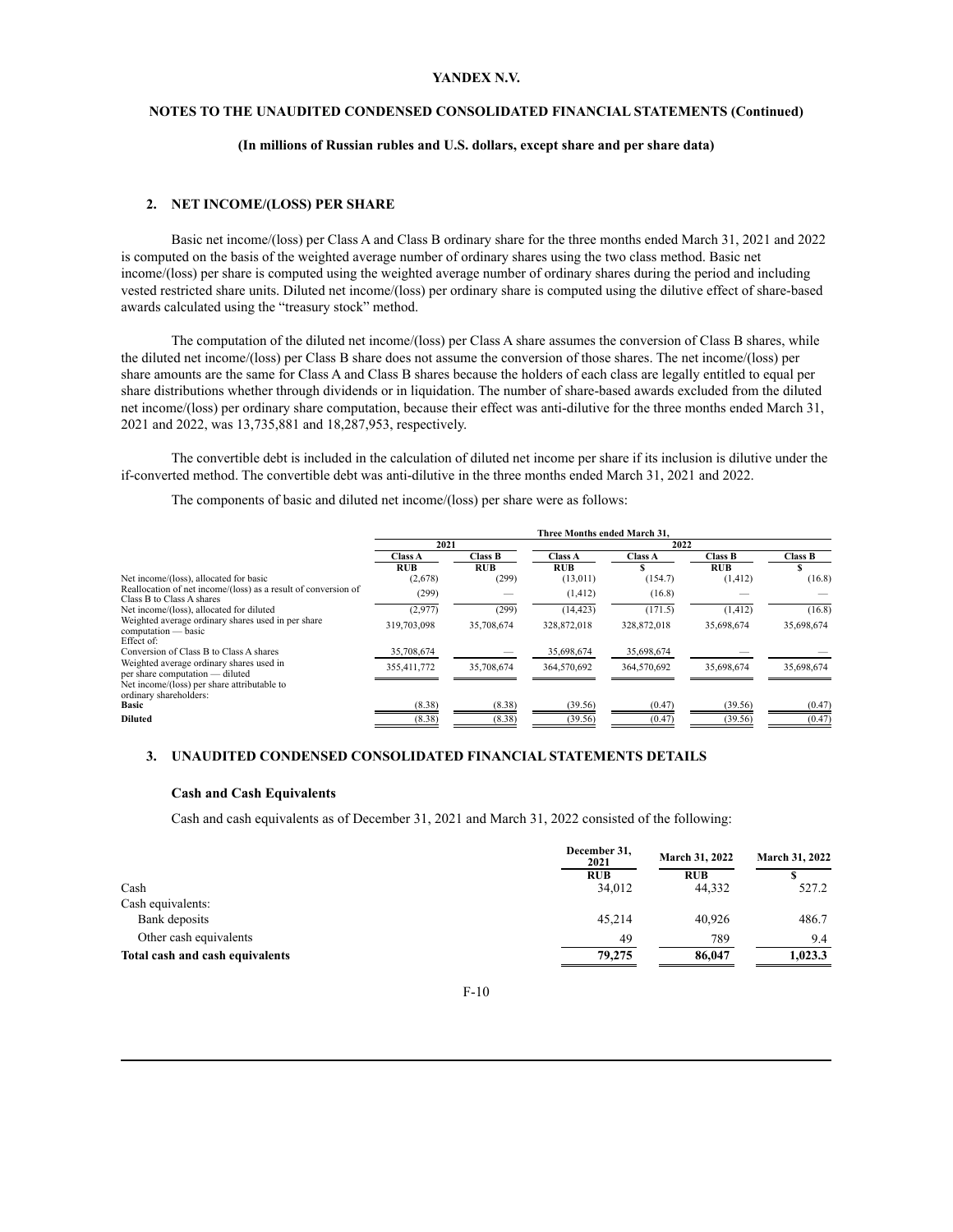# **NOTES TO THE UNAUDITED CONDENSED CONSOLIDATED FINANCIAL STATEMENTS (Continued)**

# **(In millions of Russian rubles and U.S. dollars, except share and per share data)**

Current expected credit losses for cash, cash equivalents, term deposits, funds receivable and other financial assets were immaterial for the three months ended March 31, 2021 and 2022. All of the Company's cash is held at financial institutions that management believes to be of high credit quality.

#### **Accounts Receivable, Net**

Accounts receivable as of December 31, 2021 and March 31, 2022 consisted of the following:

|                                | December 31,<br>2021 | <b>March 31, 2022</b> | <b>March 31, 2022</b> |  |
|--------------------------------|----------------------|-----------------------|-----------------------|--|
|                                | <b>RUB</b>           | <b>RUB</b>            |                       |  |
| Trade accounts receivable      | 46.284               | 42.787                | 508.9                 |  |
| Allowance for credit losses    | (2,716)              | (3,344)               | (39.8)                |  |
| Total accounts receivable, net | 43,568               | 39,443                | 469.1                 |  |

Movements in the allowance for expected current credit losses on trade receivables for the three months ended March 31, 2021and 2022 were as follows:

|                                                     | Three months ended March 31, |            |       |  |
|-----------------------------------------------------|------------------------------|------------|-------|--|
|                                                     | 2021                         | 2022       | 2022  |  |
|                                                     | <b>RUB</b>                   | <b>RUB</b> |       |  |
| Balance at the beginning of period                  | 1,798                        | 2,716      | 32.3  |  |
| Current period provision for expected credit losses | 306                          | 610        | 7.3   |  |
| Write-off                                           | (3)                          | (29)       | (0.3) |  |
| Foreign exchange difference                         |                              | 47         | 0.5   |  |
| Balance at the end of period                        | 2.104                        | 3.344      | 39.8  |  |
|                                                     |                              |            |       |  |

The Company's past due receivables exceeding one year were in the amount of RUB 1,979 (\$23.5) as of March 31, 2022.

# **Other Current Assets**

Other current assets as of December 31, 2021 and March 31, 2022 consisted of the following:

|                                   | December 31,<br>2021 |            | March 31, 2022 |  |
|-----------------------------------|----------------------|------------|----------------|--|
|                                   | <b>RUB</b>           | <b>RUB</b> |                |  |
| Prepaid income tax                | 2,272                | 2,654      | 31.6           |  |
| Loans to employees                | 1,674                | 1,250      | 14.9           |  |
| Other receivables                 | 859                  | 1,061      | 12.6           |  |
| Contract assets                   | 659                  | 826        | 9.8            |  |
| Sales financing receivables       | 266                  | 366        | 4.4            |  |
| Interest receivable               | 308                  | 258        | 3.1            |  |
| Prepaid other taxes               | 202                  | 239        | 2.8            |  |
| Loans granted to third parties    | 509                  | 95         | 1.1            |  |
| Loans granted to related parties  | 39                   | 14         | 0.2            |  |
| Other                             | 500                  | 242        | 2.8            |  |
| <b>Total other current assets</b> | 7,288                | 7,005      | 83.3           |  |

The accrued interest receivable is excluded from the amortized cost basis of financing receivables. The Company did not write-off any accrued interest receivable during the three months ended March 31, 2021 and 2022.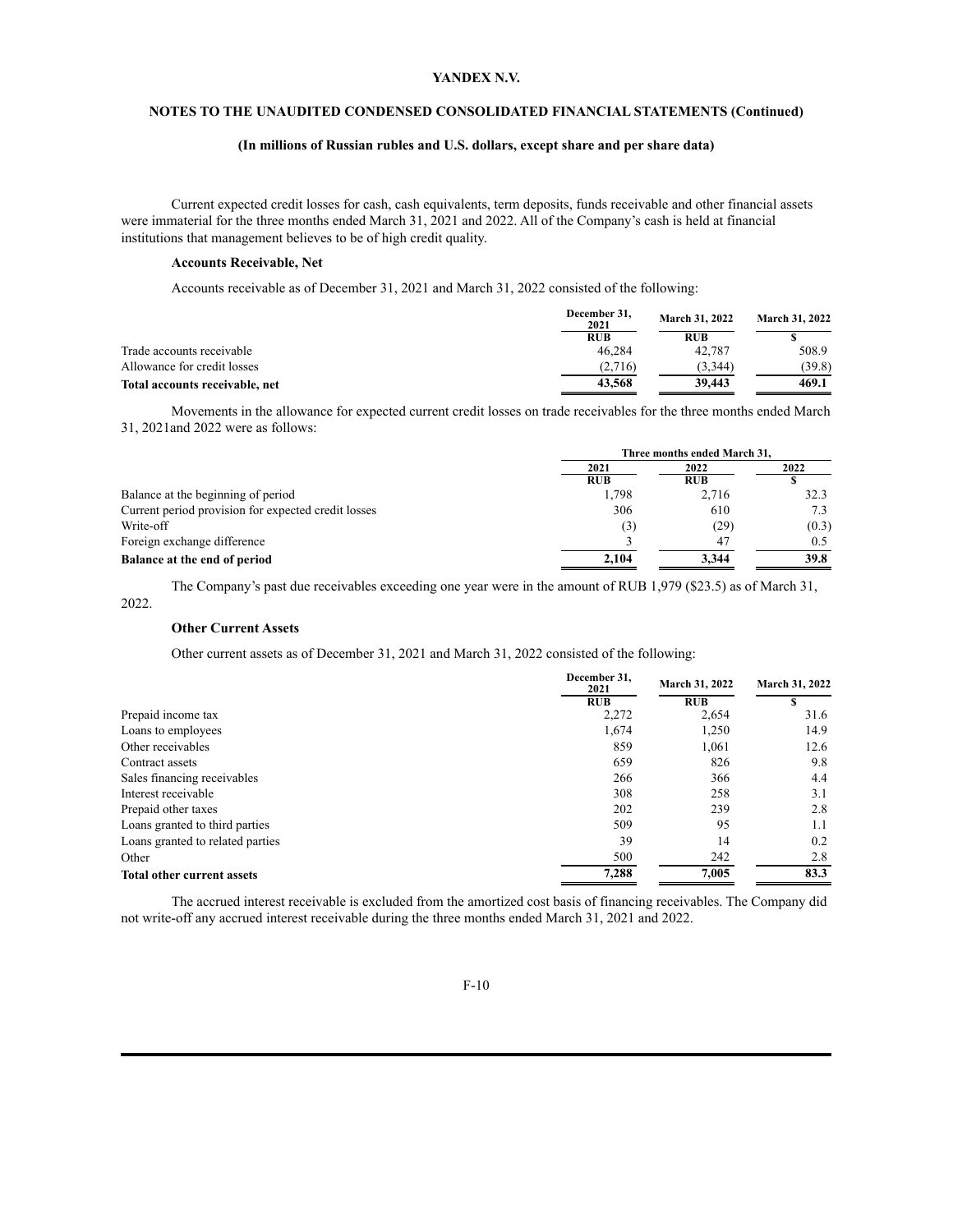# **NOTES TO THE UNAUDITED CONDENSED CONSOLIDATED FINANCIAL STATEMENTS (Continued)**

# **(In millions of Russian rubles and U.S. dollars, except share and per share data)**

#### **Other Non-current Assets**

Other non-current assets as of December 31, 2021 and March 31, 2022 consisted of the following:

|                                       | December 31.<br>2021 |            | March 31, 2022 |  |
|---------------------------------------|----------------------|------------|----------------|--|
|                                       | <b>RUB</b>           | <b>RUB</b> |                |  |
| Loans to employees                    | 5,241                | 5,642      | 67.1           |  |
| Contract assets                       | 874                  | 910        | 10.8           |  |
| VAT reclaimable                       | 884                  | 831        | 9.9            |  |
| Restricted cash                       | 123                  | 264        | 3.1            |  |
| Other receivables                     | 427                  | 148        | 1.8            |  |
| Loans granted to related parties      | 290                  | 146        | 1.7            |  |
| Loans granted to third parties        | $\Lambda$            | 4          | 0.1            |  |
| <b>Total other non-current assets</b> | 7.843                | 7.945      | 94.5           |  |

#### **Investments in marketable equity securities**

As of December 31, 2021 investments in current marketable equity securities in the amount of RUB 4,049 consisted of investments made for treasury purposes. In January and March 2022 the Company sold all these investments for an aggregate \$54.6 (RUB 5,514 at the exchange rate as of the trade dates).

#### **Equity method investments**

The Company's equity method investments as of December 31, 2021 and March 31, 2022 consisted of the following:

|                                        | 2021       | 2022       | 2022  |
|----------------------------------------|------------|------------|-------|
|                                        | <b>RUB</b> | <b>RUB</b> |       |
| ClickHouse Inc                         | 6,521      | 7,236      | 86.1  |
| venture capital fund                   | 2.347      | 2,445      | 29.1  |
| other technology companies             | 557        | 866        | 10.2  |
| <b>Total equity method investments</b> | 9.425      | 10,547     | 125.4 |

#### **Accounts Payable, Accrued and Other Liabilities**

Accounts payable and accrued liabilities as of December 31, 2021 and March 31, 2022 comprised the following:

|                                                                     | December 31.<br>2021 | <b>March 31, 2022</b> | March 31, 2022 |
|---------------------------------------------------------------------|----------------------|-----------------------|----------------|
|                                                                     | <b>RUB</b>           | <b>RUB</b>            |                |
| Trade accounts payable and accrued liabilities                      | 57,794               | 52,758                | 627.5          |
| Operating lease liabilities, current (Note 6)                       | 10.525               | 11,333                | 134.8          |
| Salary and other compensation expenses payable/accrued to employees | 6,022                | 10,358                | 123.2          |
| Content liabilities                                                 | 5,410                | 6,103                 | 72.6           |
| Liabilities under the reverse factoring program                     | 3,110                | 2,770                 | 32.9           |
| Finance lease liability, current (Note 6)                           | 1.467                | 1.666                 | 19.8           |
| Accounts payable for acquisition of businesses                      | 80                   | 727                   | 8.6            |
| Bank deposits and liabilities                                       | 87                   | 24                    | 0.3            |
| Total accounts pavable and accrued liabilities                      | 84,495               | 85,739                | 1.019.7        |

#### **Income and non-income taxes payable**

Income and non-income taxes payable in the unaudited condensed consolidated balance sheets includes income taxes payable in the amount of RUB 1,201 and RUB 1,305 (\$15.5) as of December 31, 2021 and March 31, 2022, respectively.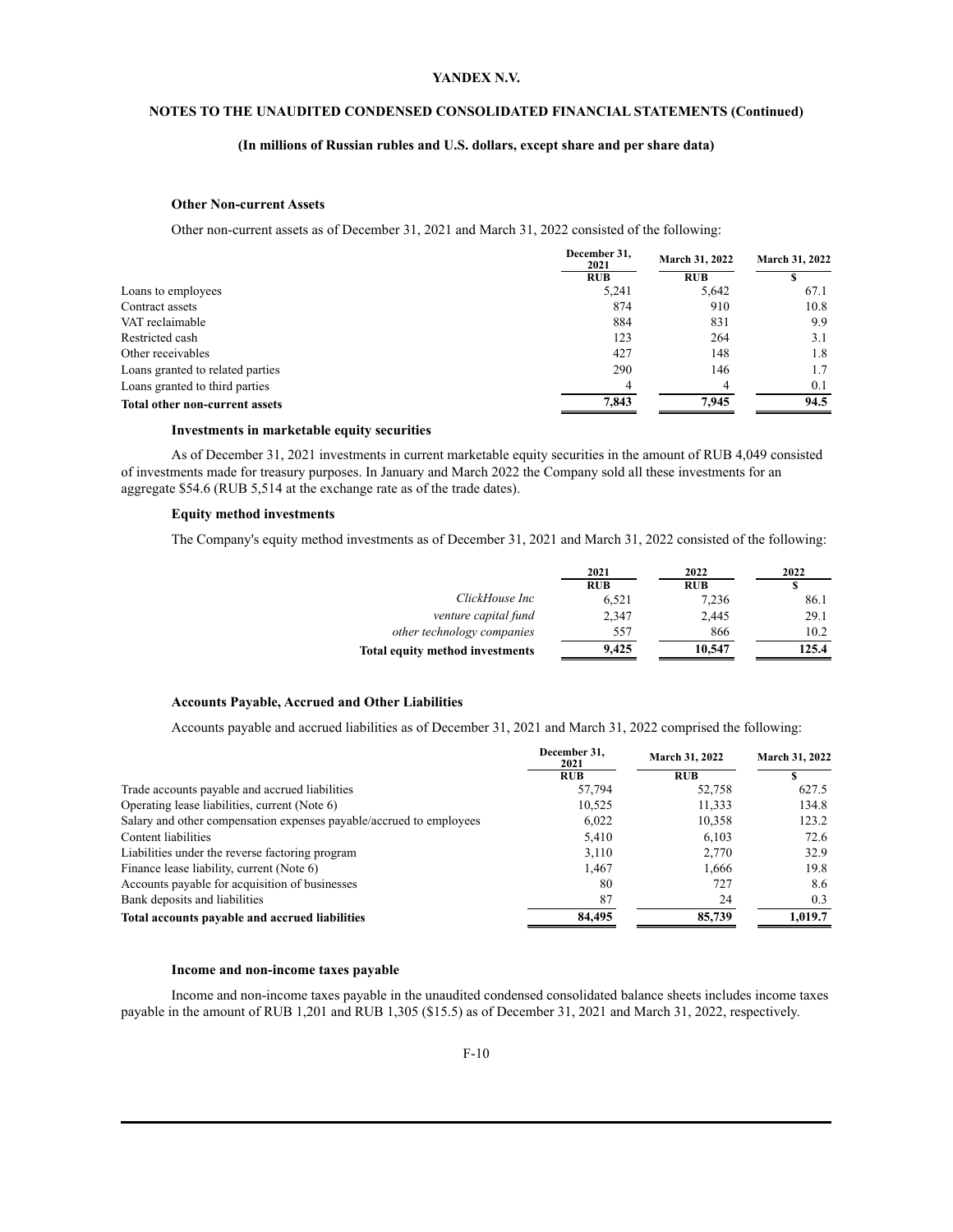# **NOTES TO THE UNAUDITED CONDENSED CONSOLIDATED FINANCIAL STATEMENTS (Continued)**

# **(In millions of Russian rubles and U.S. dollars, except share and per share data)**

#### **Revenues**

Revenues in the unaudited condensed consolidated statements of operations includes revenues related to sales of goods in the amount of RUB 10,868 and RUB 18,914 (\$224.9) for the three months ended March 31, 2021 and 2022, respectively.

#### **4. FAIR VALUE MEASUREMENTS**

The fair value of assets and liabilities as of December 31, 2021 and March 31, 2022, including those measured at fair value on a recurring basis, consisted of the following:

|                | As of December 31, 2021 |            |            |                |                |                |              |                      |
|----------------|-------------------------|------------|------------|----------------|----------------|----------------|--------------|----------------------|
| <b>Level 1</b> | <b>Level 2</b>          | Level 3    | Total      | <b>Level 1</b> | <b>Level 2</b> | <b>Level 3</b> | <b>Total</b> | <b>Total</b>         |
| <b>RUB</b>     | <b>RUB</b>              | <b>RUB</b> | <b>RUB</b> | <b>RUB</b>     | <b>RUB</b>     | <b>RUB</b>     | <b>RUB</b>   |                      |
|                |                         |            |            |                |                |                |              |                      |
|                | 7,693                   |            | 7,693      |                | 6,513          |                | 6,513        | 77.5                 |
| 4,049          |                         |            | 4,049      |                |                |                |              |                      |
| 452            |                         |            | 452        | 154            |                |                | 154          | 1.8                  |
| 4,501          | 7.693                   |            | 12.194     | 154            | 6.513          |                | 6.667        | 79.3                 |
|                |                         |            |            |                |                |                |              |                      |
|                |                         | 869        | 869        |                |                | 435            | 435          | 5.2                  |
|                |                         | 869        | 869        |                |                | 435            | 435          | 5.2                  |
|                |                         |            |            |                |                |                |              | As of March 31, 2022 |

The Company measures the fair value of convertible debt and loans to employees for disclosure purposes. As of December 31, 2021 the fair value of convertible debt amounted to RUB 106,484 (level 2 of the fair value hierarchy). Due to current situation described in Note 10 the Company cannot measure the fair value of convertible debt reliably as of March 31, 2022 and believes that the range of possible outcomes may be between RUB 48,617 (based on market data of limited observable transactions) and RUB 104,460 (carrying amount).The carrying amount and fair value of loans to employees as of December 31, 2021 and March 31, 2022 were as follows:

|                                        |                                     | <b>December 31, 2021</b> |                    | <b>March 31, 2022</b> |               |      |  |
|----------------------------------------|-------------------------------------|--------------------------|--------------------|-----------------------|---------------|------|--|
|                                        | Fair<br>Carrving<br>amount<br>value |                          | Carrving<br>amount |                       | Fair<br>value |      |  |
| Assets:                                | <b>RUB</b>                          | <b>RUB</b>               | <b>RUB</b>         |                       | <b>RUB</b>    |      |  |
| Loans to employees and related parties | 7.244                               | 7.693                    | 7.052              | 83.9                  | 6.513         | 77.5 |  |
|                                        | 7,244                               | 7,693                    | 7.052              | 83.9                  | 6,513         | 77.5 |  |

There were no transfers of financial assets and liabilities between the levels of the fair value hierarchy for the three months ended March 31, 2021 and 2022.

#### **5. PROPERTY AND EQUIPMENT, NET**

Property and equipment, net of accumulated depreciation, as of December 31, 2021 and March 31, 2022 consisted of the following:

|                                   | <b>December 31, 2021</b> | March 31, 2022 | March 31, 2022 |
|-----------------------------------|--------------------------|----------------|----------------|
|                                   | <b>RUB</b>               | <b>RUB</b>     |                |
| Servers and network equipment     | 90,566                   | 93,419         | 1,111.0        |
| Land and buildings                | 18,893                   | 19,405         | 230.8          |
| Finance lease right-of-use assets | 18,058                   | 19,317         | 229.7          |
| Infrastructure systems            | 16,633                   | 18,091         | 215.2          |
| Office furniture and equipment    | 9,180                    | 10,576         | 125.8          |
| Other equipment                   | 7,387                    | 7,845          | 93.3           |
| Leasehold improvements            | 3,284                    | 3,814          | 45.4           |
| Assets not yet in use             | 18,518                   | 30,242         | 359.6          |
| Total                             | 182,519                  | 202,709        | 2,410.8        |
| Less: accumulated depreciation    | (84, 194)                | (91, 959)      | (1,093.7)      |
| Total property and equipment, net | 98,325                   | 110,750        | 1,317.1        |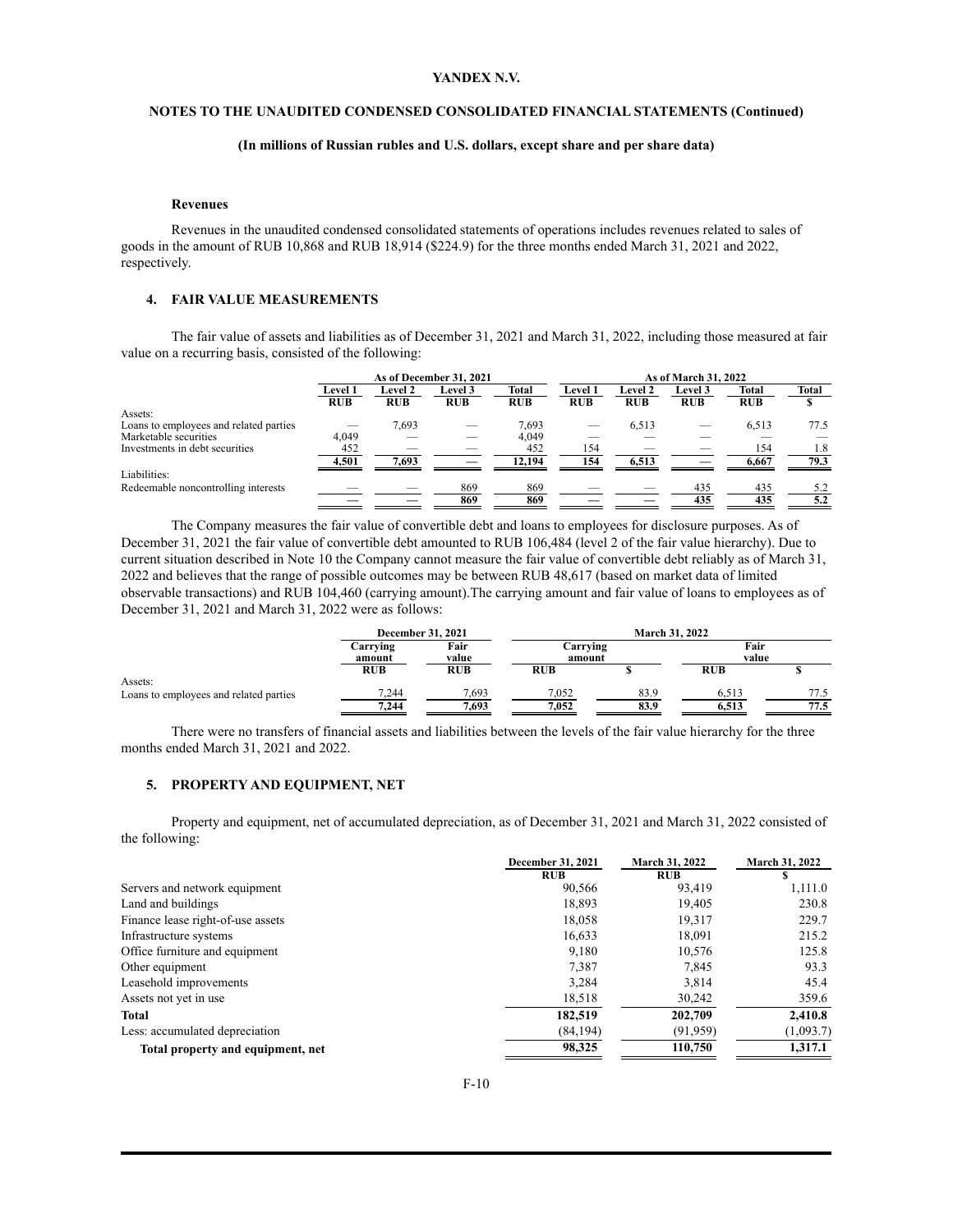# **NOTES TO THE UNAUDITED CONDENSED CONSOLIDATED FINANCIAL STATEMENTS (Continued)**

#### **(In millions of Russian rubles and U.S. dollars, except share and per share data)**

Assets not yet in use primarily represent infrastructure systems, computer equipment and other assets under installation, including related prepayments, and comprise the cost of the assets and other direct costs applicable to purchase and installation. Leasehold improvements included in assets not yet in use amounted to RUB 325 and RUB 874 (\$10.4) as of December 31, 2021 and March 31, 2022, respectively.

Depreciation expenses related to property and equipment for the three months ended March 31, 2021 and 2022 amounted to RUB 3,776 and RUB 5,791 (\$68.9), respectively.

# **6. LEASES**

The Company has operating leases for corporate offices, warehouses, sorting centers, cars and parking spots. The Company's leases have remaining lease terms of 1 to 8 years, some of which include options to terminate the leases within 1 year.

The Company has finance leases for warehouses, call center, sorting center and cars. The Company's leases have remaining lease terms of 1 to 20 years, some of which include options to terminate the leases within 1 year.

The components of lease expense consist of the operating lease cost, which is disclosed in the unaudited condensed consolidated statements of cash flows, and the following costs:

|                                     |            | Three months ended March 31. |      |  |  |
|-------------------------------------|------------|------------------------------|------|--|--|
|                                     | 2021       | 2022                         | 2022 |  |  |
|                                     | <b>RUB</b> | <b>RUB</b>                   |      |  |  |
| Total variable lease cost           | 511        | 337                          | 4.0  |  |  |
| Finance lease cost:                 |            |                              |      |  |  |
| Amortization of right-of-use assets | 128        | 415                          | 5.0  |  |  |
| Interest on lease liabilities       | 60         | 332                          | 3.9  |  |  |
| <b>Total finance lease cost</b>     | 188        | 747                          | 8.9  |  |  |

Variable lease payments mainly related to car leases for the Company's carsharing business and represent mileagebased payments.

Supplemental balance sheet information related to leases was as follows:

|                                               | March 31, 2022<br><b>December 31,2021</b> |            | March 31, 2022 |
|-----------------------------------------------|-------------------------------------------|------------|----------------|
|                                               | <b>RUB</b>                                | <b>RUB</b> | S              |
| <b>Operating leases</b>                       |                                           |            |                |
| Operating lease right-of-use assets           | 36,245                                    | 34,788     | 413.7          |
| Operating lease liabilities, current (Note 3) | 10,525                                    | 11,333     | 134.8          |
| Operating lease liabilities, non-current      | 24,642                                    | 23,544     | 280.0          |
| <b>Total operating lease liabilities</b>      | 35,167                                    | 34,877     | 414.8          |
| Finance lease liability, current (Note 3)     | 1.467                                     | 1.666      | 19.8           |
| Finance lease liability, non-current          | 15,350                                    | 16,148     | 192.1          |
| <b>Total finance lease liabilities</b>        | 16,817                                    | 17,814     | 211.9          |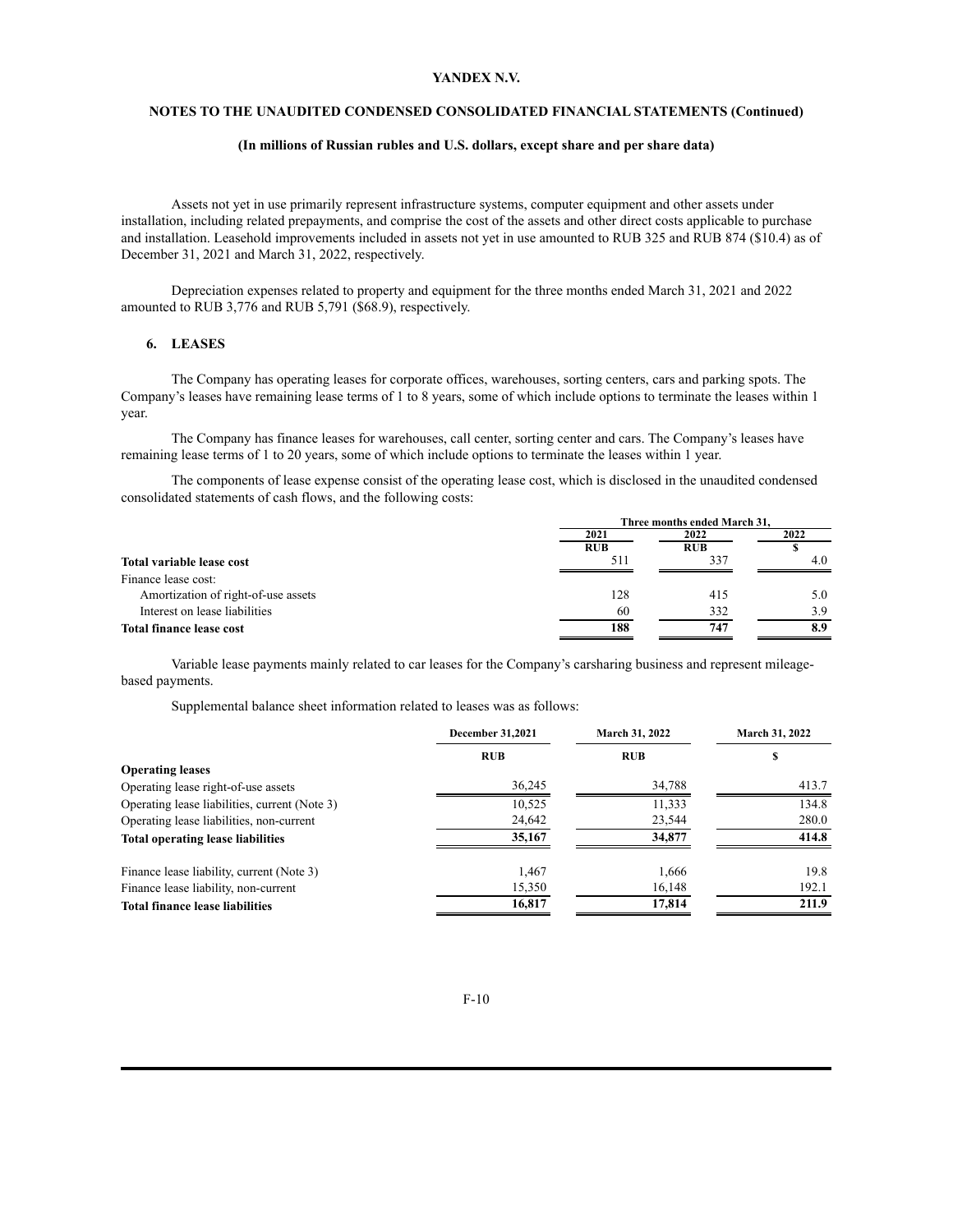# **NOTES TO THE UNAUDITED CONDENSED CONSOLIDATED FINANCIAL STATEMENTS (Continued)**

#### **(In millions of Russian rubles and U.S. dollars, except share and per share data)**

#### Maturities of lease liabilities as of March 31, 2022 were as follows:

|                             | <b>Operating leases</b> |        | <b>Finance leases</b> |         |
|-----------------------------|-------------------------|--------|-----------------------|---------|
|                             | <b>RUB</b>              | S      | <b>RUB</b>            |         |
| Remainder of 2022           | 10,228                  | 121.6  | 2,196                 | 26.1    |
| 2023                        | 11,960                  | 142.2  | 3,067                 | 36.5    |
| 2024                        | 7,795                   | 92.7   | 2,899                 | 34.5    |
| 2025                        | 3,578                   | 42.6   | 4,979                 | 59.2    |
| 2026                        | 2,620                   | 31.2   | 1,929                 | 22.9    |
| Thereafter                  | 3,600                   | 42.8   | 11,423                | 135.9   |
| <b>Total lease payments</b> | 39,781                  | 473.1  | 26,493                | 315.1   |
| Less imputed interest       | (4,904)                 | (58.3) | (8,679)               | (103.2) |
| <b>Total</b>                | 34,877                  | 414.8  | 17,814                | 211.9   |

Information about weighted-average remaining lease term and weighted-average discount rate is presented below:

|                  |                          | Weighted average remaining<br>lease term, vears |                          | Weighted average discount<br>rate. % |
|------------------|--------------------------|-------------------------------------------------|--------------------------|--------------------------------------|
|                  | <b>December 31, 2021</b> | <b>March 31, 2022</b>                           | <b>December 31, 2021</b> | <b>March 31, 2022</b>                |
| Operating leases | 4.U                      | 3.8                                             | $6.2\%$                  | $6.4\%$                              |
| Finance leases   |                          |                                                 | $7.3\%$                  | $7.7\%$                              |

The Company recognized sublease income of RUB 2,473 and RUB 2,596 (\$30.9) for the three months ended March 31, 2021 and 2022, respectively, presented within the revenues line in the unaudited condensed consolidated statements of operations.

As of March 31, 2022, the Company had additional operating leases that have not yet commenced of RUB 865 (\$10.3). These operating leases will commence in the fiscal year 2022 with lease terms of 5 to 7 years.

As of March 31, 2022, the Company had additional finance leases that have not yet commenced of RUB 20,912 (\$248.7). These finance leases will commence in the fiscal year 2022 with lease terms of 10 to 20 years.

# **7. INCOME TAX**

Income taxes are computed in accordance with Russian Federation, Dutch and other national tax laws. The taxable income of Yandex LLC is subject to federal and local income tax at a combined nominal rate of 20% for the three months ended March 31, 2021 and 2022. Yandex N.V. is incorporated in the Netherlands, and its taxable profits are subject to income tax at the rate of 25% for the three months ended March 31, 2021, and 25.8% for the three months ended March 31, 2022.

The Company recorded income tax expense of RUB 3,795 and RUB 2,518 (\$29.9) for the three months ended March 31, 2021 and 2022, respectively.

The Company's tax provision for income taxes for interim periods is determined based on the current effective tax rate. The amount of income tax expense that would result from applying the Dutch statutory income tax rate to income before income taxes reconciled to the reported amount of income tax expense for the three months ended March 31, 2021 and 2022 was as follows: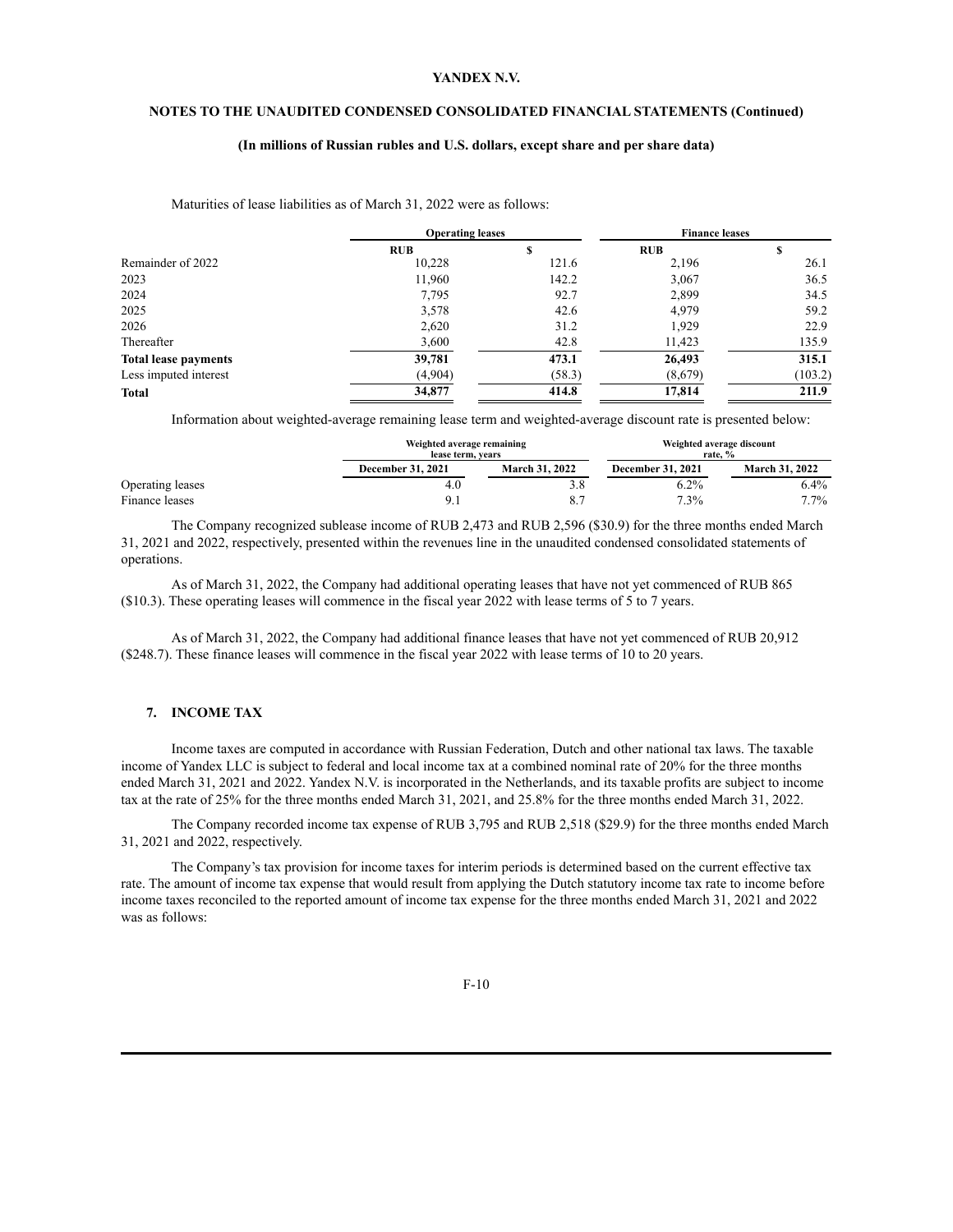# **NOTES TO THE UNAUDITED CONDENSED CONSOLIDATED FINANCIAL STATEMENTS (Continued)**

# **(In millions of Russian rubles and U.S. dollars, except share and per share data)**

|                                                                                  | Three months ended March 31. |            |        |  |
|----------------------------------------------------------------------------------|------------------------------|------------|--------|--|
|                                                                                  | 2021                         | 2022       | 2022   |  |
|                                                                                  | <b>RUB</b>                   | <b>RUB</b> | \$     |  |
| Expected provision at Dutch statutory income tax rate of 25.8% for 2022 (25% for | 144                          | (2,714)    | (32.3) |  |
| 2021)                                                                            |                              |            |        |  |
| Effect of:                                                                       |                              |            |        |  |
| Change in valuation allowance                                                    | 2,268                        | 1,825      | 21.7   |  |
| Non-deductible share-based compensation                                          | 1,451                        | 1,616      | 19.2   |  |
| Other expenses not deductible for tax purposes                                   | 313                          | 848        | 10.1   |  |
| Tax on intercompany dividends                                                    | 202                          | 514        | 6.1    |  |
| Difference in foreign tax rates                                                  | (366)                        | (147)      | (1.7)  |  |
| Other                                                                            | (217)                        | 576        | 6.8    |  |
| Income tax expense                                                               | 3,795                        | 2,518      | 29.9   |  |

As of December 31, 2021 and March 31, 2022, the Company included accrued interest and penalties related to unrecognized tax benefits, totaling RUB 367 and RUB 374 (\$4.4), respectively, as a component of other accrued liabilities in the unaudited condensed consolidated balance sheets.

As of December 31, 2021 and March 31, 2022, RUB 1,345 and RUB 1,382 (\$16.4), respectively, of unrecognized tax benefits, if recognized, would affect the effective tax rate. The Company does not anticipate significant increases or decreases in unrecognized income tax benefits over the next twelve months.

Movements in the valuation allowance for the three months ended March 31, 2021 and 2022 were as follows:

|                                            | Three months ended March 31. |            |         |  |
|--------------------------------------------|------------------------------|------------|---------|--|
|                                            | 2021                         |            | 2022    |  |
|                                            | <b>RUB</b>                   | <b>RUB</b> | S       |  |
| Balance at the beginning of the period     | (7, 840)                     | (12, 482)  | (148.4) |  |
| Charges to expenses                        | (2,268)                      | (1,825)    | (21.7)  |  |
| Effect of adoption of ASU 2020-06 (Note 1) |                              | (1,330)    | (15.8)  |  |
| Foreign currency translation adjustment    | 384                          | (871)      | (10.4)  |  |
| Other                                      | (90)                         |            |         |  |
| Balance at the end of the period           | (9,814)                      | (16,508)   | (196.3) |  |

#### **8. CONTENT ASSETS, NET**

Content assets, net as of December 31, 2021 and March 31, 2022 consisted of the following:

|                                  | December 31, 2021 | <b>March 31, 2022</b> | <b>March 31, 2022</b> |  |
|----------------------------------|-------------------|-----------------------|-----------------------|--|
|                                  | <b>RUB</b>        | <b>RUB</b>            | S                     |  |
| Licensed content, net            |                   |                       |                       |  |
| Released licensed content, net   | 7,840             | 8,185                 | 97.3                  |  |
| Advances for licensed content    | 1,536             | 1,258                 | 15.0                  |  |
| Produced content, net            |                   |                       |                       |  |
| Released, less amortization      | 1.927             | 1.950                 | 23.2                  |  |
| In production and in development | 2,464             | 3,254                 | 38.7                  |  |
| Content assets, net              | 13,767            | 14.647                | 174.2                 |  |

The following table represents the amortization of content assets:

|                                      | Three months ended March 31, |            |      |  |
|--------------------------------------|------------------------------|------------|------|--|
|                                      | 2021                         | 2022       | 2022 |  |
|                                      | RUB                          | <b>RUB</b> |      |  |
| Licensed content                     | 1,347                        | 2,117      | 25.2 |  |
| Produced content                     | 43                           | 185        | 2.2  |  |
| Total amortization of content assets | 1,390                        | 2.302      | 27.4 |  |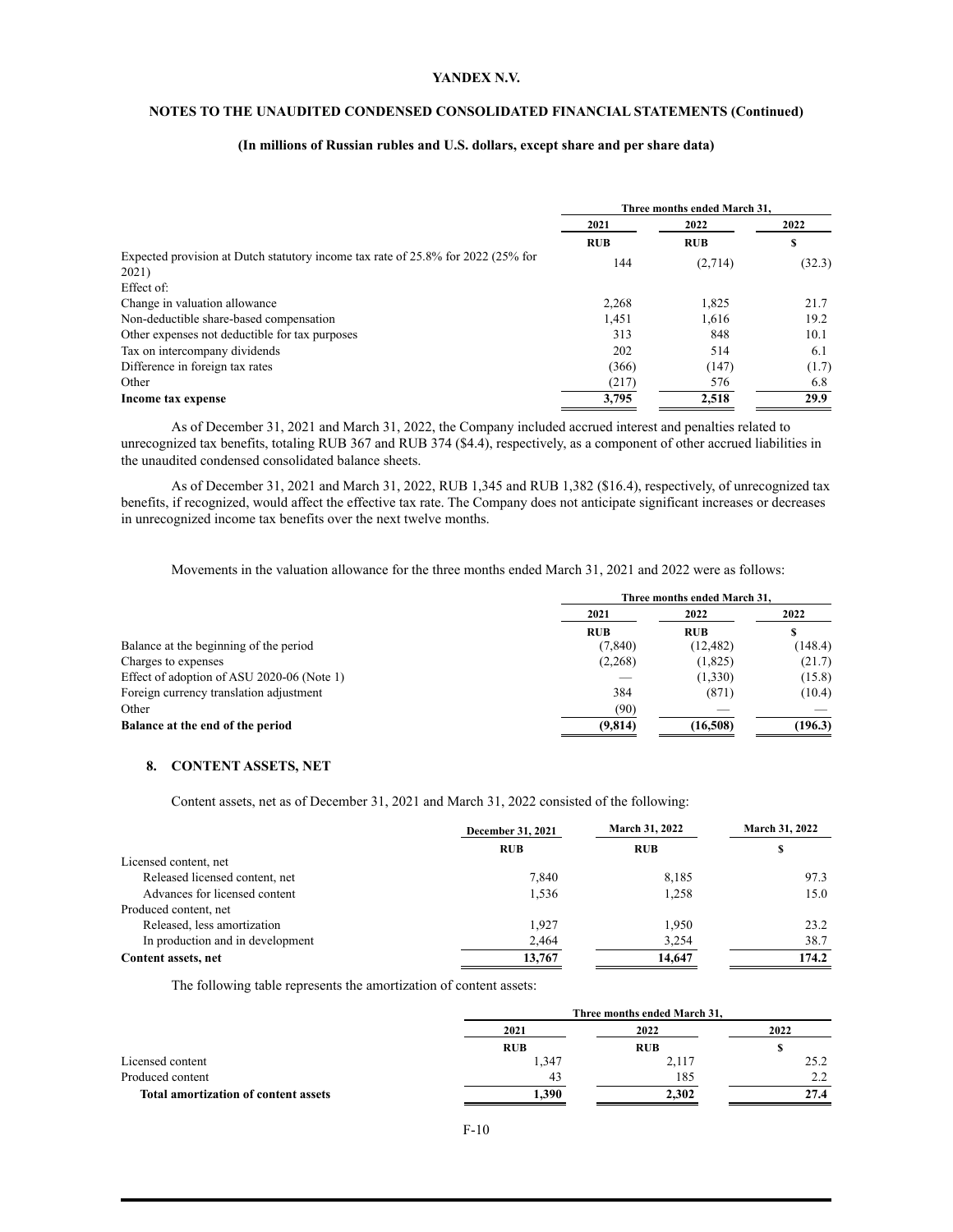# **NOTES TO THE UNAUDITED CONDENSED CONSOLIDATED FINANCIAL STATEMENTS (Continued)**

#### **(In millions of Russian rubles and U.S. dollars, except share and per share data)**

During the three months ended March 31, 2022 the Company entered into commitments for streaming content with future payments, excluding value added tax, amounting to RUB 1,296 (\$15.4) in 2022, RUB 301 (\$3.6) in 2023, RUB 36 (\$0.4) in 2024 and 18 (\$0.2) in 2025 and thereafter.

### **9. COMMITMENTS AND CONTINGENCIES**

# **Legal Proceedings**

In the ordinary course of business, the Company is a party to various legal proceedings, and subject to claims, certain of which relate to copyright infringement, as well as to the alleged breach of certain contractual arrangements. The Company intends to vigorously defend any lawsuit and believes that the ultimate outcome of any pending litigation, other legal proceedings or other matters will not have material adverse effect on the financial condition, results of operations or liquidity of the Company.

As of December 31, 2021 and March 31, 2022, the Company recorded corresponding liabilities for all of its legal matters that were probable and reasonably estimable of RUB 16 and RUB 11 (\$0.1), respectively, in the accounts payable, accrued and other liabilities line on the unaudited condensed consolidated balance sheets.

As of December 31, 2021 and March 31, 2022 the Company was subject to various legal and regulatory matters that have arisen in the normal course of business. Related claims amounted to RUB 3,571 and RUB 4,001 (\$47.6), respectively, and include, among others, employment related claims, data and privacy matters, claims for compensation in connection with car accidents, claims for termination of contracts, copyright infringement claims and other matters. The Company has not recognized a liability in respect of those claims because management does not believe that the Company has incurred a probable material loss by reason of any of those matters.

#### **Environment and Current Economic Situation**

The Company's principal operations are located in Russia, and also has smaller, early-stage businesses that operate internationally. The current geopolitical crisis, and the responses of governments and multinational businesses to these events, have created significant challenges for the Company's business and operations, both in Russia and globally. These factors may materially adversely affect the Company's financial condition, results of operations, trading price, ability to operate and solvency.

In the ordinary course, the Company is exposed to the economic and financial markets of the Russian Federation, which display characteristics of an emerging markets. The legal, tax and regulatory frameworks continue to develop and are subject to interpretation and frequent changes.

Taxes are subject to review and investigation by a number of authorities authorized by law to impose fines and penalties. Although the Company believes it has provided adequately for all tax liabilities based on its understanding of the tax legislation, the above factors may create tax risks for the Company. As of March 31, 2022, except for the unrecognised tax benefits described in Note 7, the Company accrued RUB 598 (\$7.1) for contingencies related to non-income taxes, including penalties and interest, as a component of other accrued liabilities in the unaudited condensed consolidated balance sheets.

Business, economic and other risk factors may make the Company's estimates or concentrations vulnerable to significant changes in the short term. The significant changes in the external environment and the high degree of uncertainty about future geopolitical developments (including new potential sanctions and their impact on the Russian economy) make it difficult to evaluate the potential impact on the Company's future financial performance. Any prolonged economic downturn in Russia as a result of sanctions, depreciation of the ruble, negative consumer sentiment or other macro factors could have a material adverse effect on the Company's results of operations in 2022 and potentially beyond. For additional detailes on the Company's risk exposure, see Annual Report on Form 20-F for the year ended December 31, 2021.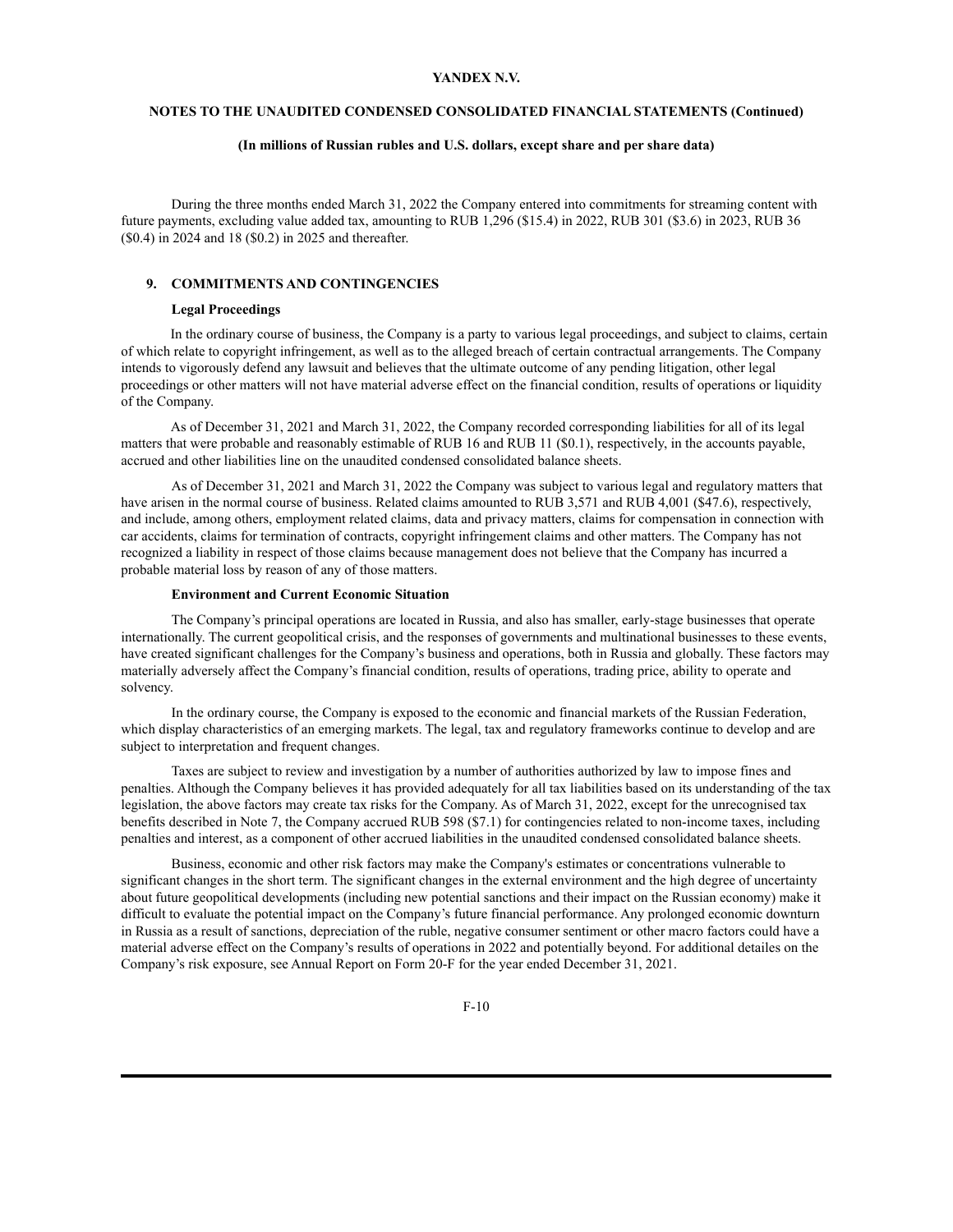# **NOTES TO THE UNAUDITED CONDENSED CONSOLIDATED FINANCIAL STATEMENTS (Continued)**

#### **(In millions of Russian rubles and U.S. dollars, except share and per share data)**

# **10. CONVERTIBLE DEBT**

In the first quarter of 2020, the Company issued and sold \$1.25 billion in aggregate principal amount of 0.75% convertible senior notes due 2025 (the "Notes").

The carrying value of the Notes as of December 31, 2021 and March 31, 2022 consisted of the following:

|                                               | December 31.<br>2021 | <b>March 31, 2022</b> | <b>March 31, 2022</b> |  |
|-----------------------------------------------|----------------------|-----------------------|-----------------------|--|
|                                               | <b>RUB</b>           | <b>RUB</b>            |                       |  |
| 0.75% Convertible Senior Notes due March 2025 | 92.866               | 105.106               | 1.250.0               |  |
| Unamortized debt discount                     | (6, 477)             |                       |                       |  |
| Unamortized debt issuance cost                | (554)                | (646)                 | (7.7)                 |  |
| Total convertible debt                        | 85,835               | 104.460               | 1.242.3               |  |

Under the modified retrospective method of adoption of ASU 2020-06, the Company recorded a RUB 6,404 increase in the liability component from the derecognition of the debt discount and debt issuance cost associated with the equity component of the Notes as of January 1, 2022 (Note 1).

The Company recognized RUB 517 and RUB 53 (\$0.6) as interest expenses related to the amortization of the debt discount and issuance expenses and RUB 174 and RUB 201 (\$2.4) as interest expenses related to the contractual interest coupon for the three months ended March 31, 2021 and 2022, respectively. The effective interest rates on the liability component for the respective periods were 3.2% and 1.0%.

Under the terms of Notes, in the event of a suspension of trading of the Company's Class A shares on NASDAQ of five trading days or more, the holders of the Notes have the right to require the Company to redeem their Notes at par in the full amount of \$1,250 (RUB 105,106 at the exchange rate as of March 31, 2022) plus accrued interest. On February 28, 2022, NASDAQ imposed a suspension of trading in securities of a number of companies with material operations in Russia, including the Company's Class A shares, which remained in place at the end of March 4, 2022. Therefore, the conditions for the holders of the Notes to be able to require redemption of their Notes have been satisfied. The Company has agreed with the members of an ad hoc committee of Note holders to amend the period during which the Note holders may exercise their redemption right until June 7, 2022. The Company would have an obligation to pay any such amounts within 14 business days thereafter. The Company does not have the funds available to redeem the Notes in full. These conditions raise substantial doubt about the Company's ability to continue as a going concern and the ability to meet its obligations as they become due within one year after these unaudited condensed consolidated financial statements are issued.

The Company is currently engaged in ongoing discussions with the advisors to the ad hoc committee of Note holders with a view to agreeing to the mutually acceptable restructuring of these obligations. Any amendment to the terms of the Notes requires the consent of holders of at least 75% of the principal amount of the Notes. Management believes that the Company will be able to reach agreement with the Note holders with respect to such restructuring. If such agreed arrangement requires a cash payment, the Company believes its principal Russian operating subsidiary will be able to refinance such obligations and receive the requisite approvals from the applicable authorities to distribute and to convert funds, to satisfy the Company's obligations.

The unaudited condensed consolidated financial statements were prepared assuming that the Company will continue as a going concern based on management's intention to reach an acceptable resolution with the holders of the Notes. Therefore, the accompanying unaudited condensed consolidated financial statements do not include any adjustments relating to the recoverability and classification of recorded assets and liabilities, or any other adjustments that might result in the event the Company is unable to continue as a going concern.

For additional details related to convertible debt, see Note 13 to the consolidated financial statements included in the Company's Annual Report on Form 20-F for the year ended December 31, 2021.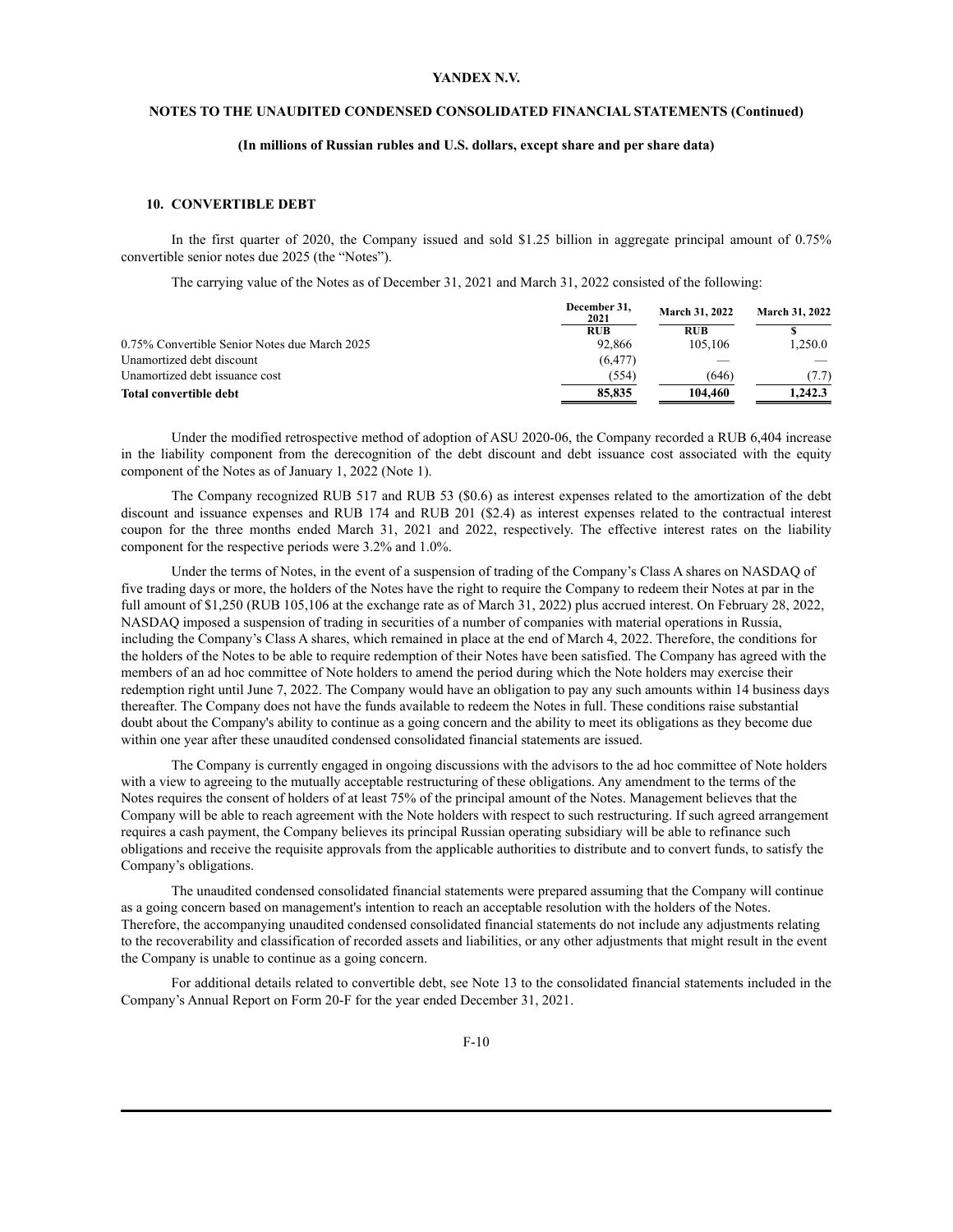# **NOTES TO THE UNAUDITED CONDENSED CONSOLIDATED FINANCIAL STATEMENTS (Continued)**

# **(In millions of Russian rubles and U.S. dollars, except share and per share data)**

# **11. SHARE-BASED COMPENSATION**

The Company has granted Share-Based Awards to employees of the Company pursuant to it 2016 Equity Incentive Plan (the "2016 Plan").

#### **Share-Based Compensation Expense**

The following table summarizes information about recognized share-based compensation expenses:

|                                           | Three months ended March 31, |            |      |  |
|-------------------------------------------|------------------------------|------------|------|--|
|                                           | 2021                         | 2022       | 2022 |  |
|                                           | <b>RUB</b>                   | <b>RUB</b> |      |  |
| Restricted Share Units ("RSUs")           | 3,969                        | 5.008      | 59.6 |  |
| <b>Synthetic Options Programs</b>         | 225                          | 509        | 6.1  |  |
| Performance Share Units ("PSUs")          | 244                          | 370        | 4.4  |  |
| Options                                   | 96                           | 195        | 2.3  |  |
| RSUs in respect of the Self-Driving Group | 994                          | 117        | 1.4  |  |
| RSUs and Options in respect of MLU Group  | 131                          |            |      |  |
| Other Business Unit Equity Awards         | 145                          | 66         | 0.7  |  |
| Total share-based compensation expenses   | 5,804                        | 6.265      | 74.5 |  |

#### **Yandex N.V. Equity Incentive Plan**

The following table summarizes information about non-vested share awards:

|                                    |                 | <b>Options</b> |                                                               |                 | <b>RSUs</b> |                                                               | <b>PSUs</b>     |                                                               |
|------------------------------------|-----------------|----------------|---------------------------------------------------------------|-----------------|-------------|---------------------------------------------------------------|-----------------|---------------------------------------------------------------|
|                                    | <b>Ouantity</b> |                | Weighted<br>Average<br><b>Grant Date</b><br><b>Fair Value</b> | <b>Quantity</b> |             | Weighted<br>Average<br><b>Grant Date</b><br><b>Fair Value</b> | <b>Quantity</b> | Weighted<br>Average<br><b>Grant Date</b><br><b>Fair Value</b> |
| Non-vested as of December 31, 2021 | 983,708         | э              | 21.75                                                         | 10.217,045      |             | 56.80                                                         | 432,278         | 103.85                                                        |
| Granted                            |                 |                |                                                               | 1.166.161       |             | 19.56                                                         | 62.046          | 57.53                                                         |
| Vested                             | (130, 784)      |                | 18.44                                                         | (1,065,035)     |             | 41.91                                                         |                 |                                                               |
| Forfeited                          |                 |                |                                                               | (368, 941)      |             | 58.39                                                         |                 |                                                               |
| Cancelled                          |                 |                |                                                               | (3,356,566)     |             | 50.51                                                         | (19,969)        | 106.31                                                        |
| Non-vested as of March 31, 2022    | 852,924         | S              | 22.26                                                         | 6,592,664       |             | 55.73                                                         | 474.355         | 97.69                                                         |

In March 2022, the Company offered to all holders of Yandex N.V. RSUs an opportunity to exchange the portion of outstanding awards that would otherwise vested between February 28, 2022 and the end of 2022 in exchange for cash bonuses. An aggregate of approximate 3,300,000 Yandex N.V. RSUs outstanding equity awards were exchanged.

The exchange was accounted for as a modification of equity awards, resulting in no additional share-based compensation expense recognized in the unaudited condensed consolidated statements of operations; the effect will be recognized by a reclassification from equity to liability in the amount of the cash payments.

The total modification effect is an aggregate of approximate RUB 13,650 (\$162.3) excluding tax effect, of which RUB 3,508 (\$41.7) is recognized in liability with the corresponding reduction in additional paid-in capital as of March 31, 2022.

The replaced cash payment will be paid in accordance with the original 2022 vesting schedules of the exchanged RSUs.

As of March 31, 2022, there was RUB 43,473 (\$517.0) of unamortized share-based compensation expense related to unvested share options, RSUs and PSUs which is expected to be recognized over a weighted average period of 2.93 years.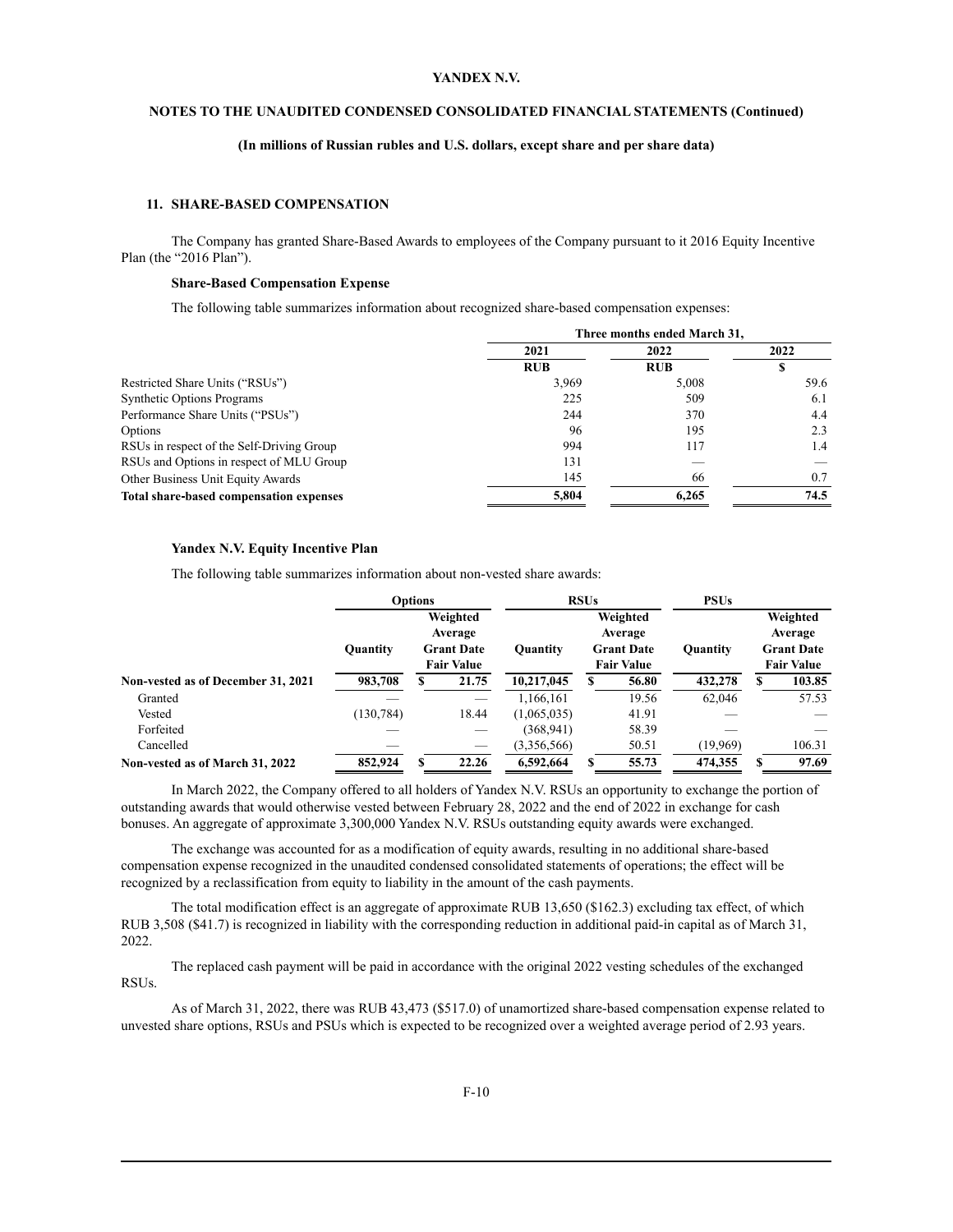# **NOTES TO THE UNAUDITED CONDENSED CONSOLIDATED FINANCIAL STATEMENTS (Continued)**

#### **(In millions of Russian rubles and U.S. dollars, except share and per share data)**

#### **Synthetic Options Equity Incentive Plans**

The Company also grants share-based awards to the employees of several business units, comprised of a synthetic option awards in respect of the relevant business unit ("Synthetic Options") and a linked RSU award.

The following table summarizes information about non-vested share awards:

|                                    |           | <b>Options</b> |                                                               |
|------------------------------------|-----------|----------------|---------------------------------------------------------------|
|                                    | Quantity  |                | Weighted<br>Average<br><b>Grant Date</b><br><b>Fair Value</b> |
| Non-vested as of December 31, 2021 | 1,632,259 | <b>RUB</b>     | 4,008.5                                                       |
| Granted                            | 182,720   |                | 5,945.0                                                       |
| Vested                             | (72, 820) |                | 3,492.1                                                       |
| Forfeited                          | (87, 787) |                | 3,155.8                                                       |
| Non-vested as of March 31, 2022    | 1,654,372 | <b>RUB</b>     | 4,290.3                                                       |

As of March 31, 2022, there was RUB 6,034 (\$71.8) of unamortized share-based compensation expense related to unvested Synthetic Options which is expected to be recognized over a weighted average period of 3.02 years.

#### **Self-Driving Group 2021 Equity Incentive Plan**

Yandex Self-Driving Group B.V., a subsidiary of the Company ("SDG"), adopted the SDG 2021 Equity Incentive Plan (the "SDG Plan") on February 11, 2021. Under the SDG Plan, SDG may grant equity-based awards, including restricted share unit awards, in respect of SDG. RSUs awarded under the SDG Plan entitle the holder to receive a fixed number of depositary receipts ("DRs") representing Class A shares in SDG at no cost upon the satisfaction of certain time-based vesting criteria. On February 11, 2021, the Supervisory Board of SDG approved the grant of an aggregate of 2,132,749 SDG RSUs, representing a total of approximately 6.3% of the equity of Self-Driving Group on a fully diluted basis. Generally, SDG RSUs vest over a six-year period, 17% after one year, with the remaining vesting in equal amounts on the last day of each quarter over the following five years.

The following table summarizes information about non-vested share awards:

|                                    | <b>RSUs</b>     |
|------------------------------------|-----------------|
|                                    | <b>Ouantity</b> |
| Non-vested as of December 31, 2021 | 1.062.729       |
| Vested                             | (88, 865)       |
| Non-vested as of March 31, 2022    | 973,864         |

As of March 31, 2022, the unvested SDG B.V. RSUs is expected to be recognized over a weighted average period of 2.85 years.

#### **Business Unit Equity Awards**

The Company finalized the process of restructuring certain of the business units into separate legal structures in its Classifieds segment in 2016 and its Media Services segment in 2018 (together, the "Participating Subsidiaries") to align the incentives of the relevant employees with the operations of the Participating Subsidiaries. For the three months ended March 31, 2022 the Company granted 0.4 million equity incentive awards under the 2016 Plan to the senior employees of these business units, which entitle the participants to receive options to acquire redeemable depositary receipts of shares in the respective operating subsidiaries upon the satisfaction of defined vesting criteria (the "Business Unit Equity Awards") and 2.1 million remain outstanding as of March 31, 2022.

#### **12. SEGMENT INFORMATION**

The Company determined its operating segments based on how the chief operating decision maker ("CODM") manages the business, allocate resources, makes operating decisions and evaluates operating performance. The Company determined the following operating and reportable segments: Search and Portal, E-commerce, Mobility and Delivery,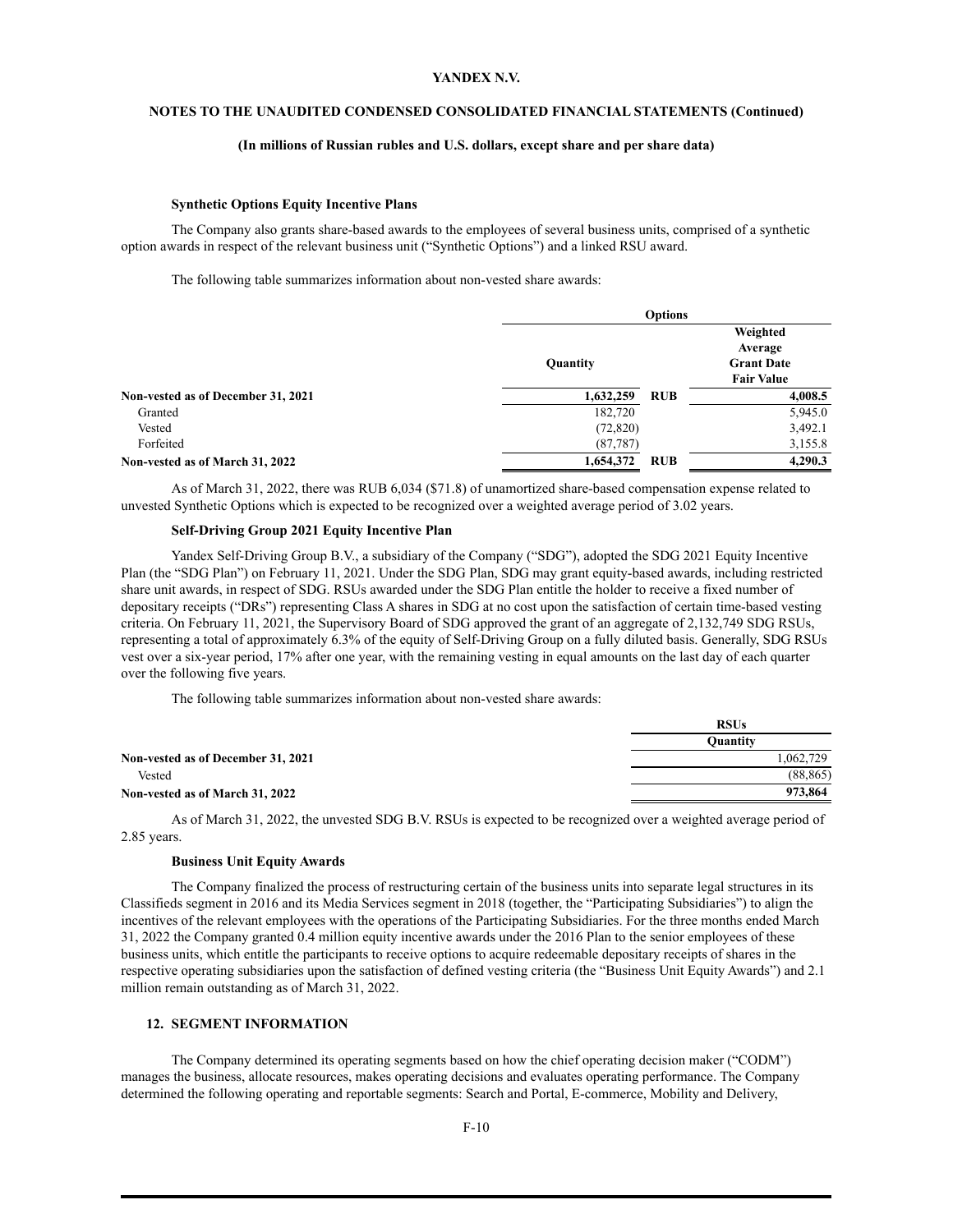# **NOTES TO THE UNAUDITED CONDENSED CONSOLIDATED FINANCIAL STATEMENTS (Continued)**

#### **(In millions of Russian rubles and U.S. dollars, except share and per share data)**

Media Services and Classifieds. The results of the Company's remaining operating segments, including self-driving vehicles business ("Yandex SDG"), Zen, Yandex Cloud, Yandex Education, Devices, FinTech, Toloka, RouteQ and Yandex Lavka experiments in international markets ("Lavka Overseas"), that do not meet quantitative or qualitative thresholds for disclosure, are combined into the other category defined as Other Business Units and Initiatives which is shown separately from the reportable segments and reconciling items.

Starting in 2022, the Company introduced the following changes to its segments compared to those presented within the notes to the consolidated financial statements for the year ended December 31, 2021, in order to better reflect the operational structure of the businesses:

- The Company transferred Ride-hailing, Yandex Drive, FoodTech, Yandex Delivery (Logistics) and Yandex Market reportable segments to a new reportable segment called E-commerce, Mobility and Delivery. The operating segment Yandex Uslugi ("Services") was transferred to the E-commerce, Mobility and Delivery segment from Other Business Units and Initiatives;
- The Company transferred Toloka, a data-centric AI solution that enables clients to generate machine learning data at scale, and RouteQ, a cloud platform using traffic forecasts to optimize last mile delivery (formerly known as Yandex Routing), from Search and Portal to the Other Business Units and Initiatives.

These changes have been applied retroactively to all periods presented.

Reportable segments derive revenues from the following services:

- The Search and Portal segment includes Search, Geo, Yandex 360, Weather, News, Travel, Alice voice assistant and number of other services offered in Russia, Belarus and Kazakhstan;
- The E-commerce, Mobility and Delivery segment includes transactional online-to-offline (O2O) businesses, which consist of (i) the mobility businesses, including ride-hailing in Russia and other countries across CIS and EMEA and Yandex Drive, scooters and car-sharing business for both B2C and B2B; (ii) the Ecommerce businesses in Russia and CIS, including Yandex Market, multi-category e-commerce marketplace, Yandex Lavka Russia, hyperlocal convenience store delivery service, and grocery delivery service of Yandex Eats; and (iii) other O2O businesses, including Yandex Delivery, last-mile logistics solution for individuals, enterprises and SMB, Yandex Eats Food Delivery, ready-to-eat delivery service from restaurants, Lavka Israel, hyperlocal convenience store delivery service, and several smaller experiments;
- The Media Services segment includes the subscription service Yandex Plus, Yandex Music, KinoPoisk, Yandex Afisha and production center Yandex Studio;
- The Classifieds segment includes Auto.ru, Yandex Realty and Yandex Rent.

Operating segments of the Company may integrate products managed by other operating segments into their services, for which they pay royalties or other types of compensation. Such compensation represents intersegment transactions, which are included in revenues of the reportable segments presented below. The Company considers it to be impracticable to separately present revenues from external customers and intersegment transactions for each reportable segment as such information is not readily available and is not presented to the CODM. The Company accounts for intersegment revenues as if the services were provided to third parties, that is, at the level approximating current market prices.

The measures of the segments' profits and losses that are used by the CODM to assess segment performance and decide how to allocate resources are presented below. Each segment's assets and capital expenditures are not reviewed by the CODM.